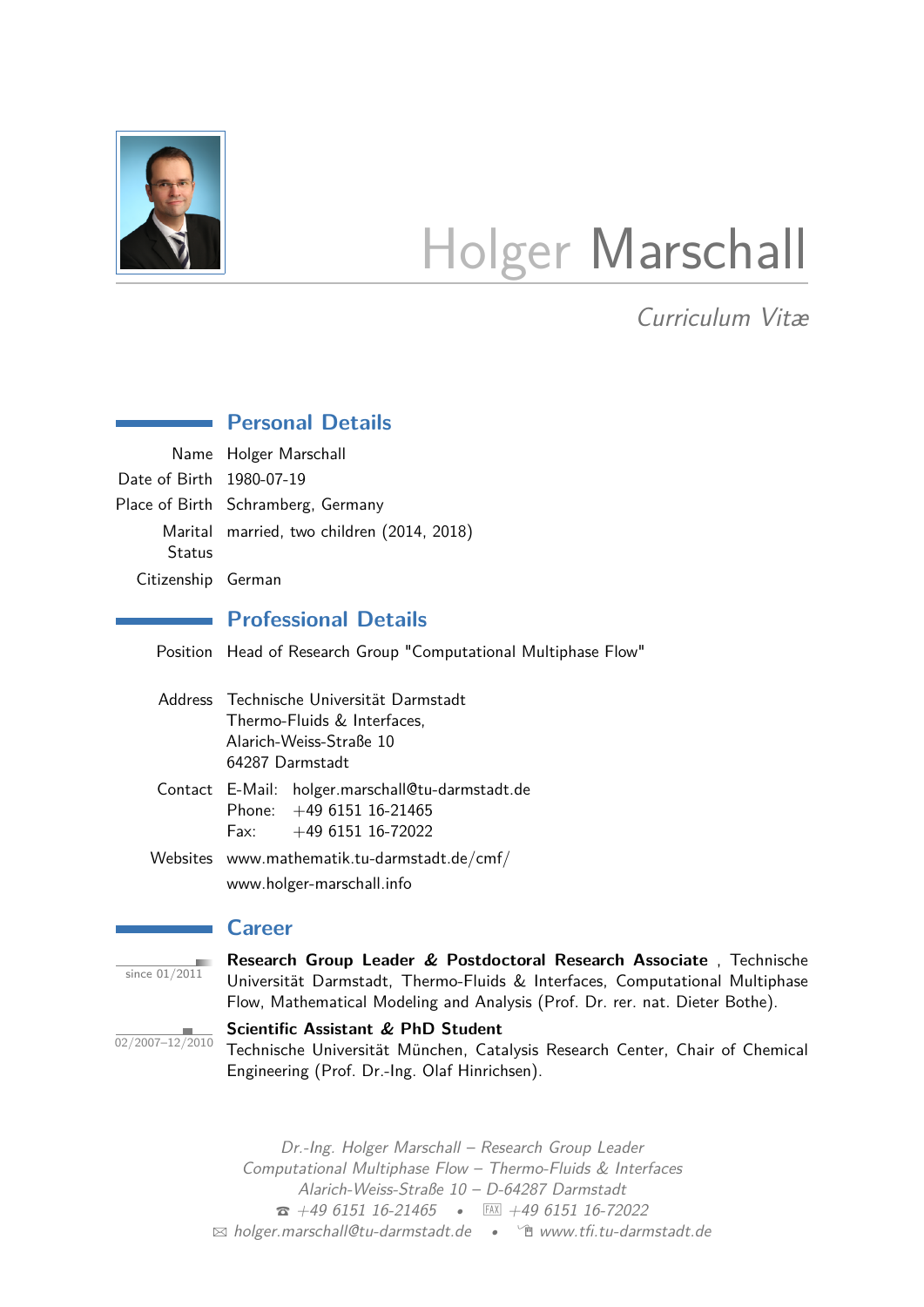|                              | <b>Education</b>                                                                                                                                                                                                                                                                                 |
|------------------------------|--------------------------------------------------------------------------------------------------------------------------------------------------------------------------------------------------------------------------------------------------------------------------------------------------|
|                              | <b>Academic Education</b>                                                                                                                                                                                                                                                                        |
|                              | 2007-2011 Doctorate                                                                                                                                                                                                                                                                              |
|                              | Doctoral Research Qualification                                                                                                                                                                                                                                                                  |
| 12/2011                      | Dr.-Ing., Technische Universität München, Munich, grade 1.0.<br>Doctor degree from Technische Universität München, Doktor-Ingenieur (predicate<br>'passed with distinction', 'summa cum laude'). PhD Thesis entitled 'Towards the<br>Numerical Simulation of Multi-Scale Two-Phase Flows'.       |
| 02/2007-12/2010              | Scientific Assistant & PhD Student, Technische Universität München, Catalysis<br>Research Center, Chair of Chemical Engineering (Prof. Dr.-Ing. Olaf Hinrichsen).                                                                                                                                |
|                              | 2001-2006 Academic Education                                                                                                                                                                                                                                                                     |
|                              | Professional Qualification                                                                                                                                                                                                                                                                       |
| 11/2006                      | Dipl.-Ing., Technische Universität München, Munich, grade 1.5.<br>Diploma degree from Technische Universität München, Diplom-Ingenieur Univ.<br>(predicate 'very good').                                                                                                                         |
| $04 - 10 / 2006$             | Diploma Thesis, BASF SE (Ludwigshafen), grade 1.0.<br>Diploma Thesis entitled 'Modeling of a microstructured gas-liquid distributor using<br>Computational Fluid Dynamics'.                                                                                                                      |
| 10/2001-11/2006              | Diploma Study Course Chemical Engineering (Diplomstudiengang Chemiein-<br>genieurwesen), Technische Universität München, Munich.                                                                                                                                                                 |
|                              | <b>School Education</b>                                                                                                                                                                                                                                                                          |
| 06/2000                      | Abitur (A-level), Mathematisch-Naturwissenschaftliches Gymnasium Spaichingen<br>(maths and natural science grammar school), grade 1.1.<br>Degree with general matriculation standard, Predicate 'passed with distinction'<br>(Allgemeine Hochschulreife, Prädikat 'mit Auszeichnung bestanden'). |
| 01/1993-06/2000              | Mathematisch-Naturwissenschaftliches Gymnasium Spaichingen (maths and natural<br>science grammar school), Baden-Württemberg.                                                                                                                                                                     |
| $\frac{08}{1991 - 01}{1993}$ | Progymnasium (secondary school) in Gosheim, Baden-Württemberg.                                                                                                                                                                                                                                   |
| 08/1987-07/1991              | Grundschule (primary school) in Wehingen, Baden-Württemberg.                                                                                                                                                                                                                                     |

# **Research**

# **Research Statement**

In my research, methods for the computer-aided prediction of **transport processes in multiphase flows of thermo-fluids** are developed. Simulation methods are implemented in the Open Source C++ Library **OpenFOAM®**. My research is focussed on transport processes & physicochemical phenomena at interfaces and aims at the development of high-fidelity numerical methods to cope with associated challenges.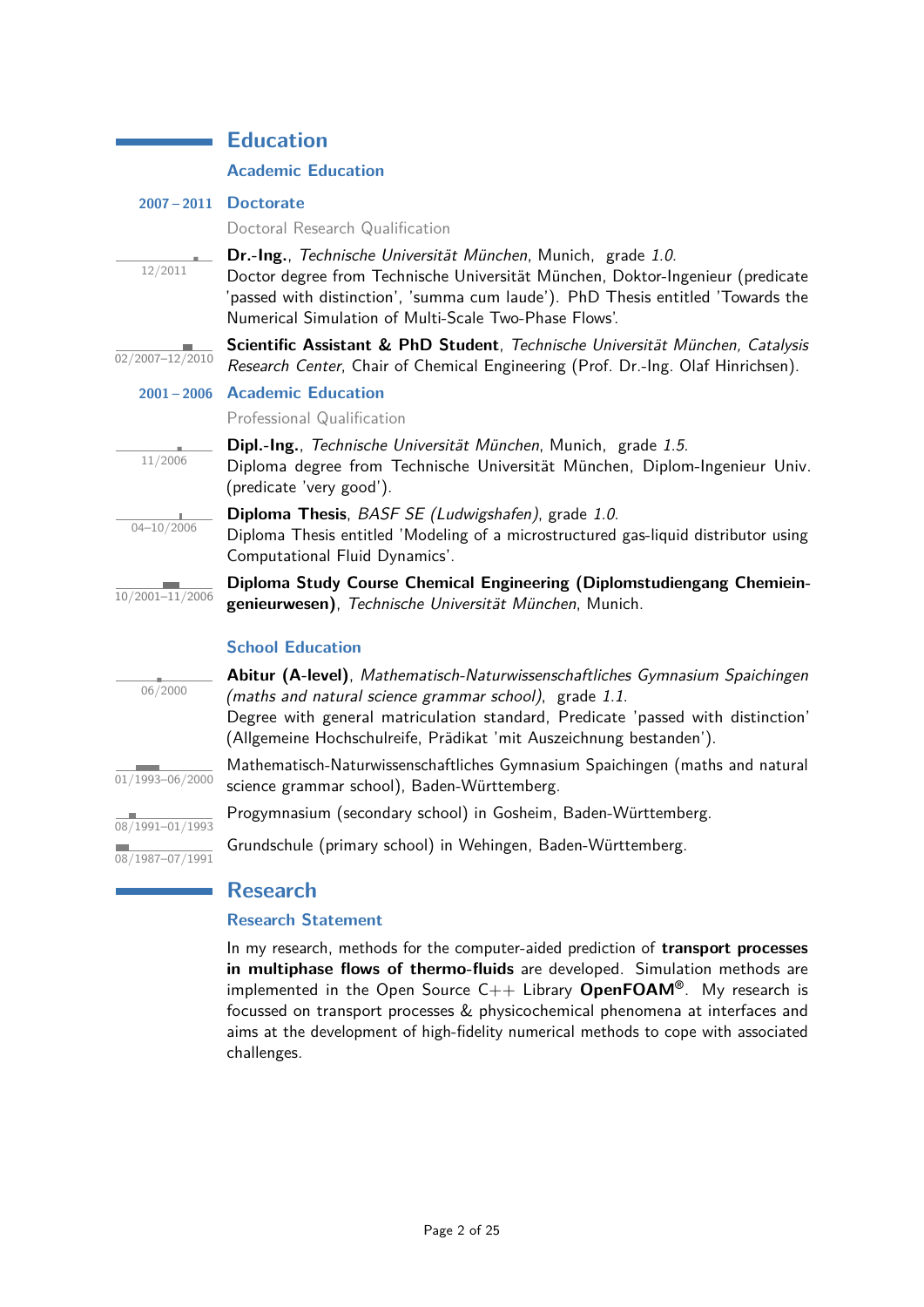#### Research Topics

- o Interfacial mass transfer across fluid interfaces
- $\circ$  Complex wetting (surfactants, porous media)
- $\circ$  Mutlicomponent multiphase flow of miscible systems
- <sup>o</sup> Viscoelastic two-phase flows at high Weissenberg numbers

#### Method Development

- $\circ$  Sharp & diffuse interface capturing methods
- o Moving mesh interface tracking methods
- $\circ$  Fluid structure interaction
- $\circ$  adaptive and hybrid approaches

#### **Collaborative Research**

Scientific Roles in Research Network Programmes & Institutions

- { **German Research Foundation (DFG): Collaborative Research Centre SFB 1194** Mutual Influence of Wetting and Transport Processes, [www.sfb1194.tu](https://www.sfb1194.tu-darmstadt.de/sfb_1194/index.en.jsp)[darmstadt.de;](https://www.sfb1194.tu-darmstadt.de/sfb_1194/index.en.jsp) Principal Investigator.
- { **German Research Foundation (DFG): Transregio Collaborative Research Centre TRR-SFB 150** Turbulent, chemically reactive, multi-phase flows near walls, [www.trr150.tu-darmstadt.de;](https://www.trr150.tu-darmstadt.de) Principal Investigator.
- { **German Research Foundation (DFG): Priority Programme SPP 1740** Influence of Local Transport Processes on Chemical Reactions in Bubbly Flows, [www.dfg-spp1740.de;](http://www.dfg-spp1740.de) Principal Investigator.
- { **Federal Ministry of Education and Research (BMBF): PrometH2eus** Project network for optimised material development for technical  $H_2$  generation through improved oxygen electrodes (Projektverbund zur optimierten Materialentwicklung für die technische H<sub>2</sub>-Erzeugung durch verbesserte Sauerstoffelektroden); Principal Investigator.
- { **EU H2020: exaFOAM** Exploitation of Exascale Systems for Open-Source Computational Fluid Dynamics by Mainstream Industry; Principal Investigator (50%, jointly with Prof. Dr. Christian Bischof, Scientific Computing, TU Darmstadt).
- { **NHR: NHR4CES** National High Performance Computing Center for Computational Engineering Sciences: Simulation and Data Laboratory (SDL) Energy Conversion, [www.nhr4ces.de;](https://www.nhr4ces.de) Principal Investigator.

#### **Awards and Recognition**

2018/19 **Visiting professor** at the Institut de Mécanique des Fluides de Toulouse (IMFT), France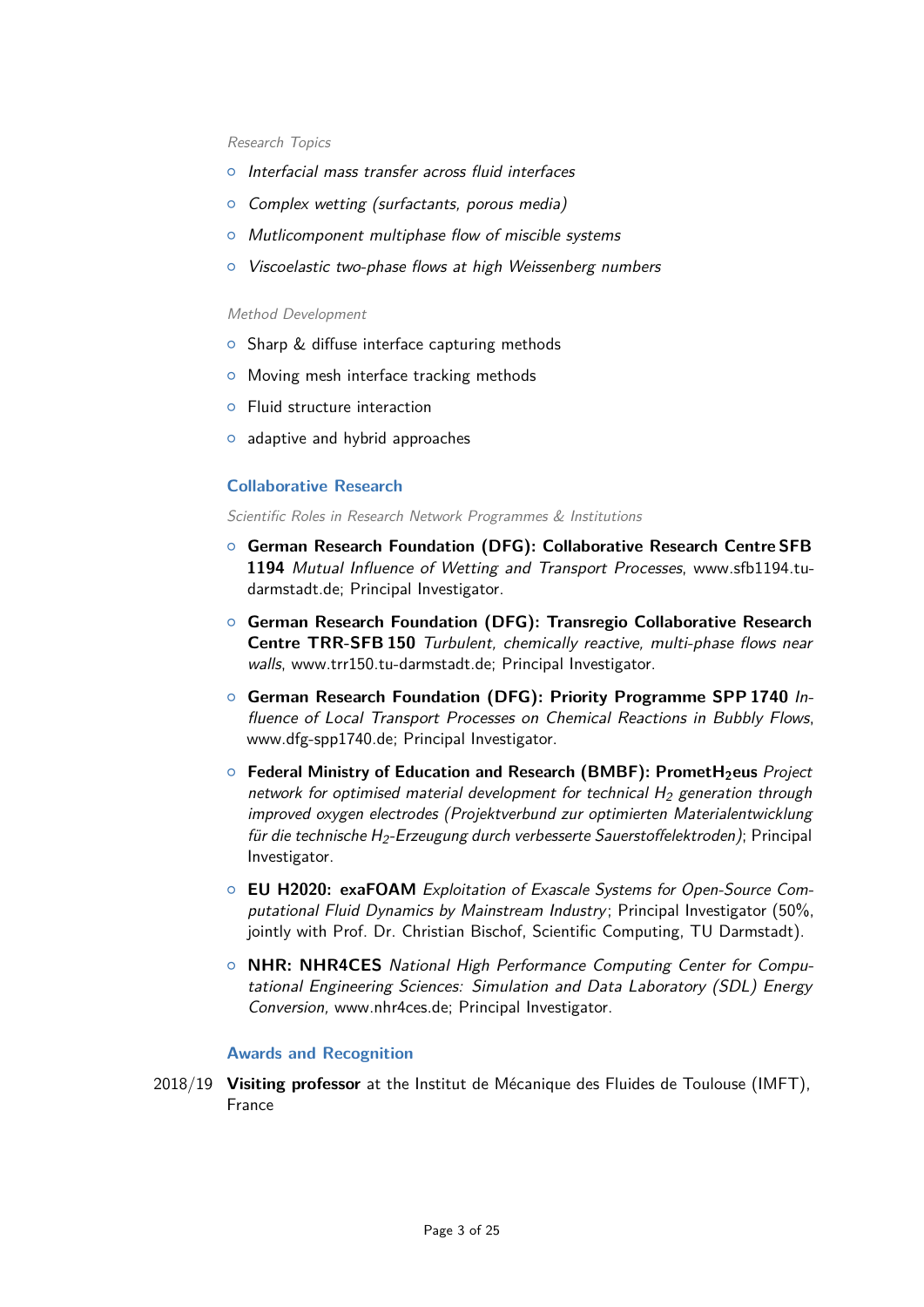- 2012 **Academic Distinction for High-Level Research Work**: Top-Three Young Researches 2012, Adolf-Messer-Prize 2012
- 2001 A-level **Physics Prize Membership in German Physics Society** (Abiturpreis Physik – Mitgliedschaft in der Deutschen Physikalischen Gesellschaft)

**Memberships in Scientific Committees & Professional Bodies**

Membership in Editiorial Boards & Scientific Committees

- since 2021 Founding Board Member and Editor of the OpenFOAM Journal
- since 2019 Associate Editor of the Canadian Journal of Chemical Engineering
- since 2015 Assigned Member of the DECHEMA ProcessNet Committee Computational Fluid Dynamics
- since 2010 Member of the OpenFOAM Workshop Committee, active in organizing the world's largest community-driven OpenFOAM event

#### Organization of Scientific Events

- 2019/20 Symposium "Multiscale and Multiphase Flows" (joint with Prof. Dr. Hrvoje Jasak), 14<sup>th</sup> World Congress in Computational Mechanics and ECCOMAS Congress, Paris, France
- 2019/20 HPC Asia 2020, Workshop "Multi-scale, Multi-physics and Coupled Problems on highly parallel systems(MMCP)", Fukuoka, Japan
	- 2019 33<sup>rd</sup> IEEE Int. Parallel & Distributed Processing Symposium (IPDPS), Workshop on "Performance and Software Engineering in Scientific Computing", Rio de Janeiro, Brazil
	- 2014 2<sup>nd</sup> Int. Conf. on Numerical Methods in Multiphase Flow (joint with Prof. Dr. Dieter Bothe), Darmstadt, Germany
	- 2014 2<sup>nd</sup> Int. Symposium on Multiscale Multiphase Process Engineering (MMPE2), Hamburg, Germany
	- 2012 7<sup>th</sup> OpenFOAM Workshop (OFW7), Darmstadt, Germany
	- 2012 Symposium on Numerics for Interfacial Multiphysics with OpenFOAM
- since 2009 OpenFOAM user group meetings for Southern Germany (Munich and Darmstadt, Germany)

Membership in Professional Bodies

- since 2007 Verband Deutscher Ingenieure (The Association of German Engineers, VDI) VDI-Gesellschaft Verfahrenstechnik und Chemieingenieurwesen (VDI Society for Process and Chemical Engineering, VDI-GVC)
- since 2007 Gesellschaft für Chemische Technik und Biotechnologie e.V. (Society for Chemical Engineering and Biotechnology, DECHEMA)
- 2000–2006 Deutsche Physikalische Gesellschaft (German Physics Society, DPG)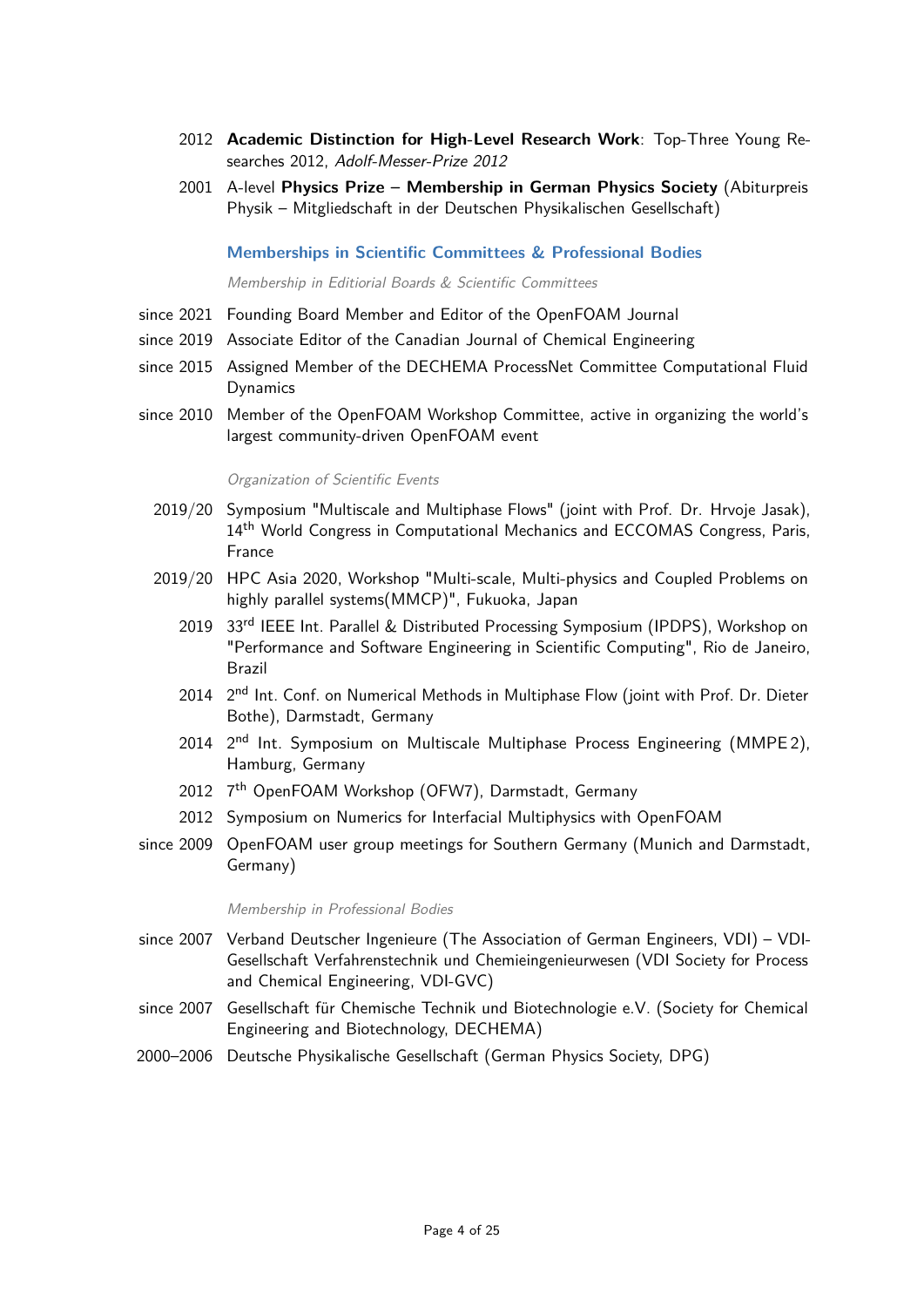#### **Reviewer & Referee Activities**

I am acting as reviewer for research grant proposals submitted to the German Research Foundation (Deutsche Forschungsgemeinschaft, DFG).

Moreover, I am acting as reviewer for the following journals in my field:

- <sup>o</sup> Americal Institute of Chemical Engineers (AIChE) Journal,
- o Applied Mathematical Modelling,
- <sup>o</sup> Canadian Journal of Chemical Engineering,
- $\circ$  Chemical Engineering Science,
- **o** Chemical Engineering Technology & Chemie Ingenieur Technik,
- $\circ$  Computers & Fluids,
- <sup>o</sup> Computer Physics Communications,
- $\circ$  International Journal of Computational Fluid Dynamics,
- o International Journal of Computational Physics,
- o International Journal of Heat and Mass Transfer,
- o International Journal of Multiphase Flow,
- o International Journal for Numerical Methods in Fluids,
- $\circ$  International Journal for Numerical Methods in Engineering,
- o Journal of Colloid and Interface Science,
- $\circ$  Journal of Non-Newtonian Fluid Mechanics.
- $\circ$  Journal of Computational Science.
- $\circ$  Microfluidics and Nanofluidics,
- $\circ$  Oil & Gas Science and Technology.
- ${\circ}$  SoftwareX.

I am also reviewing scientific proposals submitted to the local HPC council for resources at the university HPC cluster Lichtenberg-I/II (Tier-2).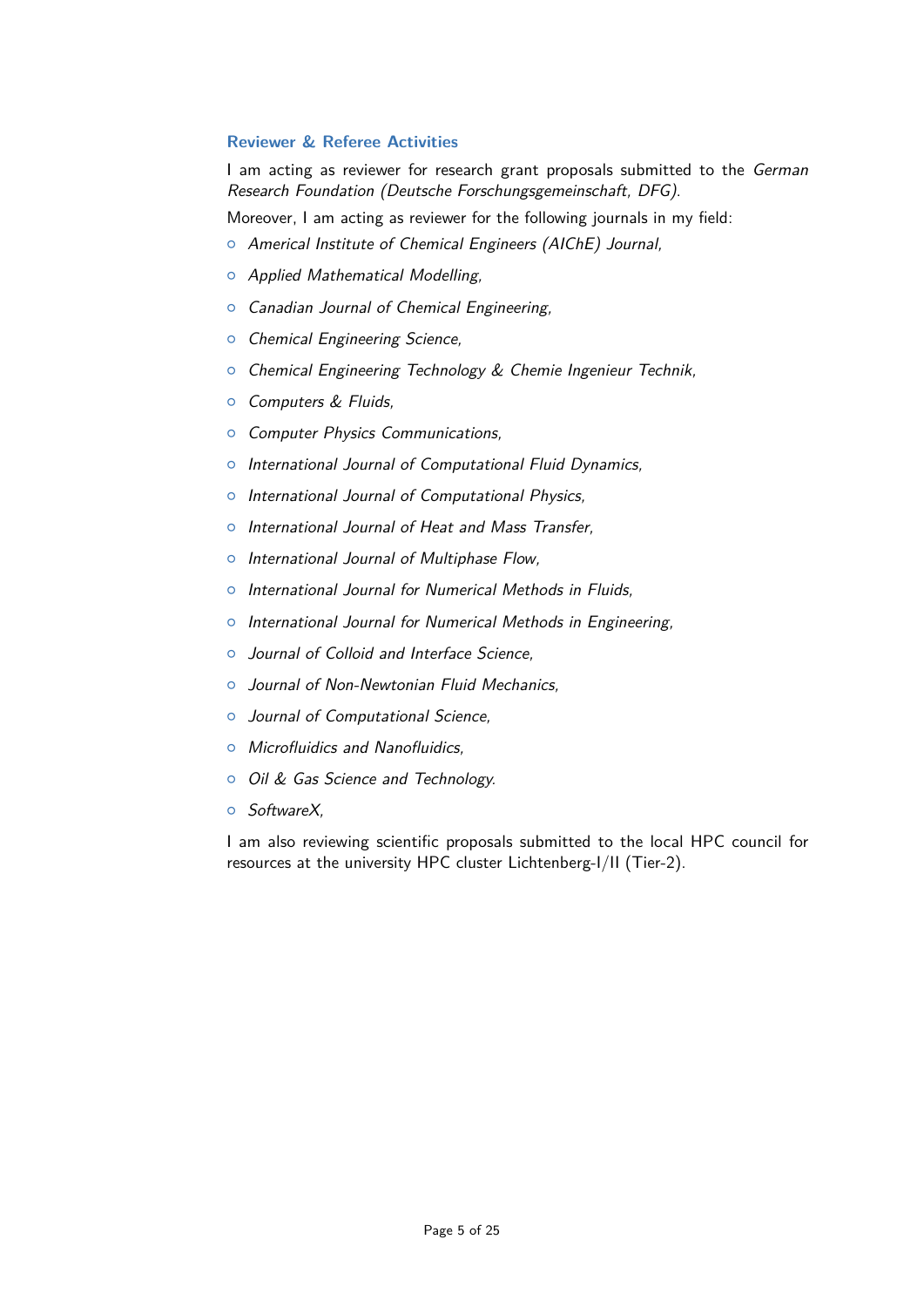# **Professional Expertise**

# **Computer skills**

|                       | CFD OpenFOAM, OpenFVM, ANSYS CFX, Comsol Multiphysics/FEMIab.                                                                                                                                                                                                      |  |  |
|-----------------------|--------------------------------------------------------------------------------------------------------------------------------------------------------------------------------------------------------------------------------------------------------------------|--|--|
|                       | Programming C++, Fortran, Turbo Pascal, Delphi.                                                                                                                                                                                                                    |  |  |
|                       | Techniques Unified Modeling Language (UML, ISO/IEC 19501:2005), Doxygen Documentation,<br>and Methods Waterfall, Agile(Scrum).                                                                                                                                     |  |  |
| Libraries             | Scientific gsl (GNU Scientific Library: wide range of mathematical routines), vnl (Vision<br>Numerics Libraries: numerical containers and algorithms), eigen $(C++$ class library<br>for linear algebra), blitz $++$ (C++ class library for scientific computing). |  |  |
|                       | Scripting Python, bash, Scilab.                                                                                                                                                                                                                                    |  |  |
|                       | Mathematics Maple, Scilab.                                                                                                                                                                                                                                         |  |  |
|                       | Mesher blockMesh, Salome, snappyHexMesh, Gmsh, MeshLab.                                                                                                                                                                                                            |  |  |
| Visualization Salome. | Data ParaView, gnuplot, Origin, Blender (sim-physics),                                                                                                                                                                                                             |  |  |
| Engineering           | Process Aspen, gPROMS, ChemCAD, Caesar II, PDS.                                                                                                                                                                                                                    |  |  |
|                       | Other Eclipse IDE, GIT, TortoiseGit, SVN, TortoiseSVN, GNU gcc, g++,<br>Software LaTeX, MS Office, LibreOffice, ChemOffice, Gimp, Inkscape.                                                                                                                        |  |  |
| Systems               | Operating Linux, Windows.                                                                                                                                                                                                                                          |  |  |
|                       | <b>Language Skills</b>                                                                                                                                                                                                                                             |  |  |
|                       | German Fluent (native language)                                                                                                                                                                                                                                    |  |  |
| English Fluent        |                                                                                                                                                                                                                                                                    |  |  |

|  |  | Chinese Basics (1 year university course) |  |
|--|--|-------------------------------------------|--|
|--|--|-------------------------------------------|--|

- Courses English for Technical Purposes, International Business English
- Assessment Self-assessment of language proficiency according to the
	- o Interagency Language Roundtable [\(ILR\)](http://www.govtilr.org/Skills/IRL Scale History.htm) scale: German (Level 5), English (Level 5), Chinese (Level 1).
	- $\circ$  Common European Framework of Reference for Languages [\(CEFR\):](http://europass.cedefop.europa.eu/en/resources/european-language-levels-cefr) English (C2), Chinese (A1).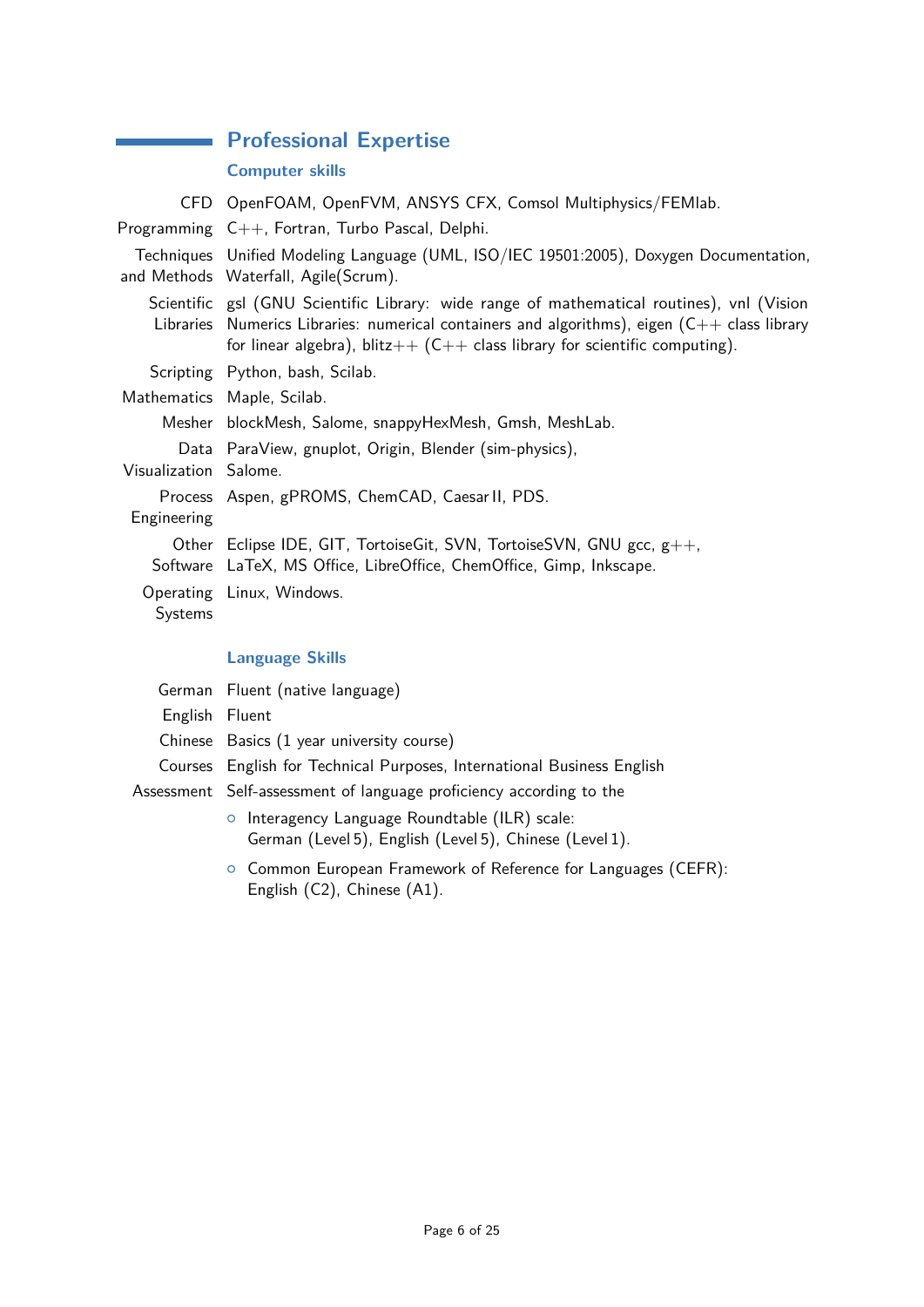# **Teaching**

#### **Supervision of Ph.D. & Graduate Student Projects**

Supervisor and Principal Investigator

Technische Universität Darmstadt, Thermo-Fluids & Interfaces, Computational Multiphase Flow Group

- { Numerical Simulation of Drop-Wall Film Interaction of Miscible Liquids (M.Sc. Milad Bagheri)
- $\circ$  Scale-bridging Simulation of Dynamic Wetting based on the Phase-Field Method (M.Sc. Francisco Bodziony)
- o Arbitrary Lagrangian-Eulerian Interface-Tracking and Generalised Immersed Boundary Methods (M.Sc. Heba Alkafri)
- { Development and Application of a Direct Numerical Method for Reactive Transport Processes in Bubble Systems (M.Sc. Dennis Hillenbrand)

Technische Universität Darmstadt, Thermo-Fluids & Interfaces, Mathematical Modeling and Analysis (Prof. Dr. Dieter Bothe)

- $\circ$  Direct Numerical Simulation of Locally Coupled Interfacial Transport Processes at Contact Lines during Dynamic Wetting Processes (M.Sc. Dirk Gründing)
- $\circ$  Development and Application of a Direct Numerical Method for Reactive Transport Processes in Bubble Systems (M.Sc. Manuel Falcone)

#### Co-supervisor and Participating Investigator

Technische Universität Darmstadt, Thermo-Fluids & Interfaces, Mathematical Modeling and Analysis (Prof. Dr. Dieter Bothe)

- $\circ$  Numerical Simulation of Multicomponent Surfactant Transport on Fluidic Interfaces with OpenFOAM(M.Sc. Chiara Pesci & Dipl.-Ing. Kathrin Dieter-Kissling)
- $\circ$  Advanced Volume-of-Fluid Methods on Unstructured Meshes in OpenFOAM with Applications to Fluid Interfaces (M.Sc. Tomislav Marić)
- **o** Modeling and Numerical Simulation of Multi-component Two-Phase Fluid Systems with *Ionic Species* (M.Sc. Paul Weber)
- $\circ$  Interfacial Mass Transfer for implicit algebraic Volume-of-Fluid methods (Dipl.-Ing. Daniel Deising)
- $\circ$  Numerical Simulation of Viscoelastic Two-Phase Flows (M.Sc. Matthias Niethammer)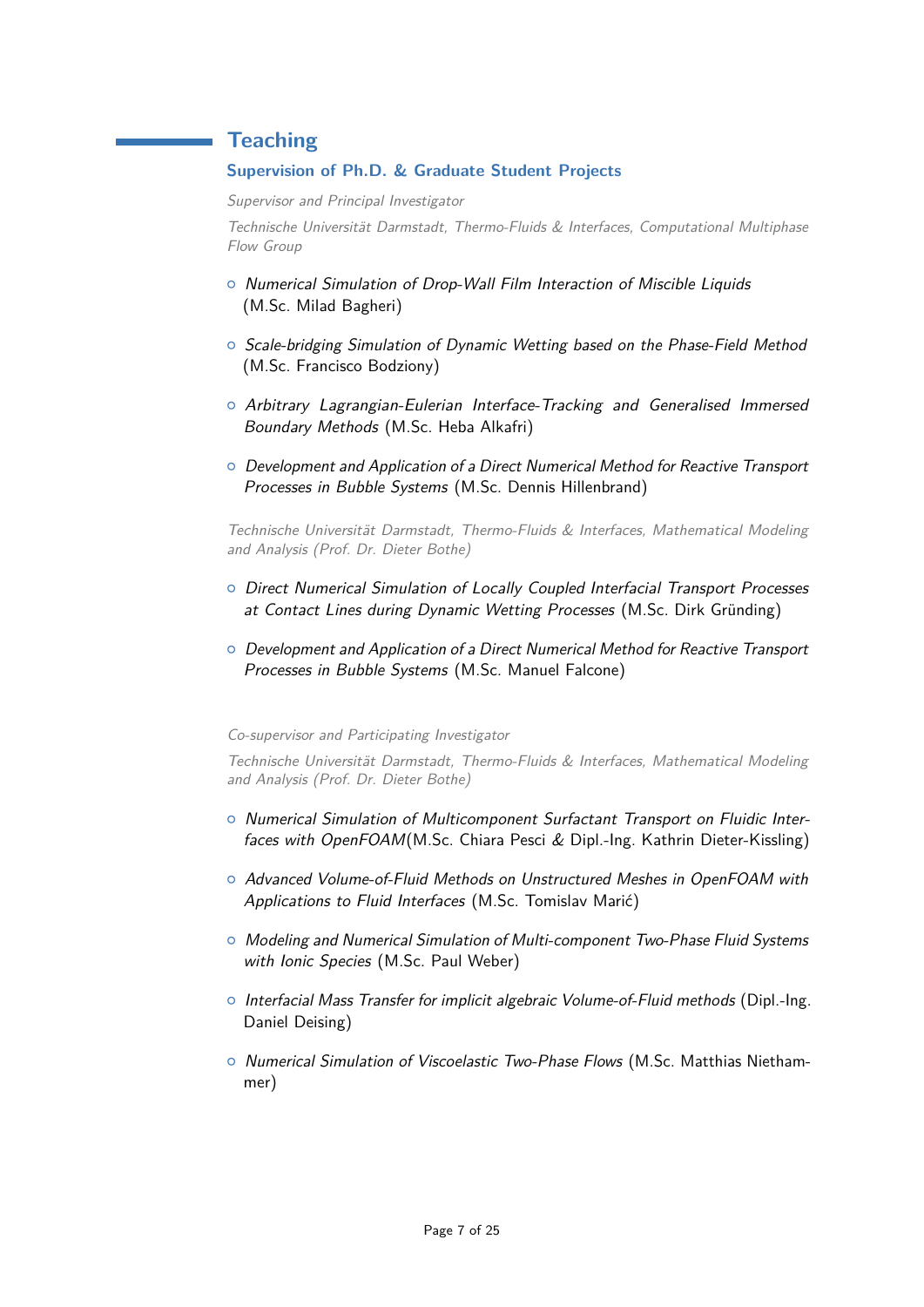Technische Universität München, Department of Mechanical Engineering, Chair of Plant and Process Engineering (Prof. Dr. Harald Klein)

#### o Interfacial Mass Transfer into Liquid Films in Complex Geometries (M.Sc. Simon Hill)

Karlruhe Institute for Technology, Institute of Catalysis Research and Technology (Dr. Martin Wörner); BOSCH GmbH, Corporate Sector for Research and Advance Engineering (Dr. Thomas Kiedrowski); Technische Universität Dresden, Institute of Manufacturing Science and Engineering (Prof. Dr. Andrés F. Lasagni)

 $\circ$  Positive effect on performance by means of active lubricant transport in laser textured surfaces (M.Sc. Tobias Stark)

#### **Supervision of M.Sc. & Undergraduate Student Projects**

Co-supervisor – Numerical Studies

Politecnico di Torino, Dipartimento di Ingegneria Aeronautica e Spaziale (Ass. Prof. Dr. Renzo Arina)

 $\circ$  Coupled Numerical Simulation of Dynamic Wetting Processes and Fluid-Structure-Interaction using OpenFOAM (B.Sc. Greta Raina, B.Sc. Roberto Detomaso)

Karlruhe Institute for Technology, Institute of Fluid Mechanics & Institute of Catalysis Research and Technology (Prof. Dr. Bettina Frohnapfel & Dr. Martin Wörner); BOSCH GmbH, Corporate Sector for Research and Advance Engineering (Dr. Alexander Eifert)

 $\circ$  Direct numerical simulation of transient wetting processes in complex sealing gap geometries using phaseFieldFoam/OpenFOAM (B.Sc. Daniel Hagg)

Technische Universität Darmstadt, Thermo-Fluids & Interfaces, Nano- and Microfluidics (Prof. Dr. Steffen Hardt)

 $\circ$  Description of Marangoni-induced Flow Patterns through Photo-switchable Surfactants by means of Direct Numerical Simulation using OpenFOAM (cand. ing. Maximilian Hartmann)

#### Co-supervisor – Numerical Studies

Technische Universität München, Department of Chemistry, Chair of Chemical Engineering (Prof. Dr. Olaf Hinrichsen)

- $\circ$  Numerical Simulation of Viscoelastic Free-Surface Flows using Computational Fluid Dynamics (cand. ing. Florian Habla)
- $\circ$  Thermo-fluiddynamic Simulation of Vapour/Steam-Liquid Mixture in Stratified Flow Systems in Horizontal Channels with CFD (cand. ing. Claude Labonte)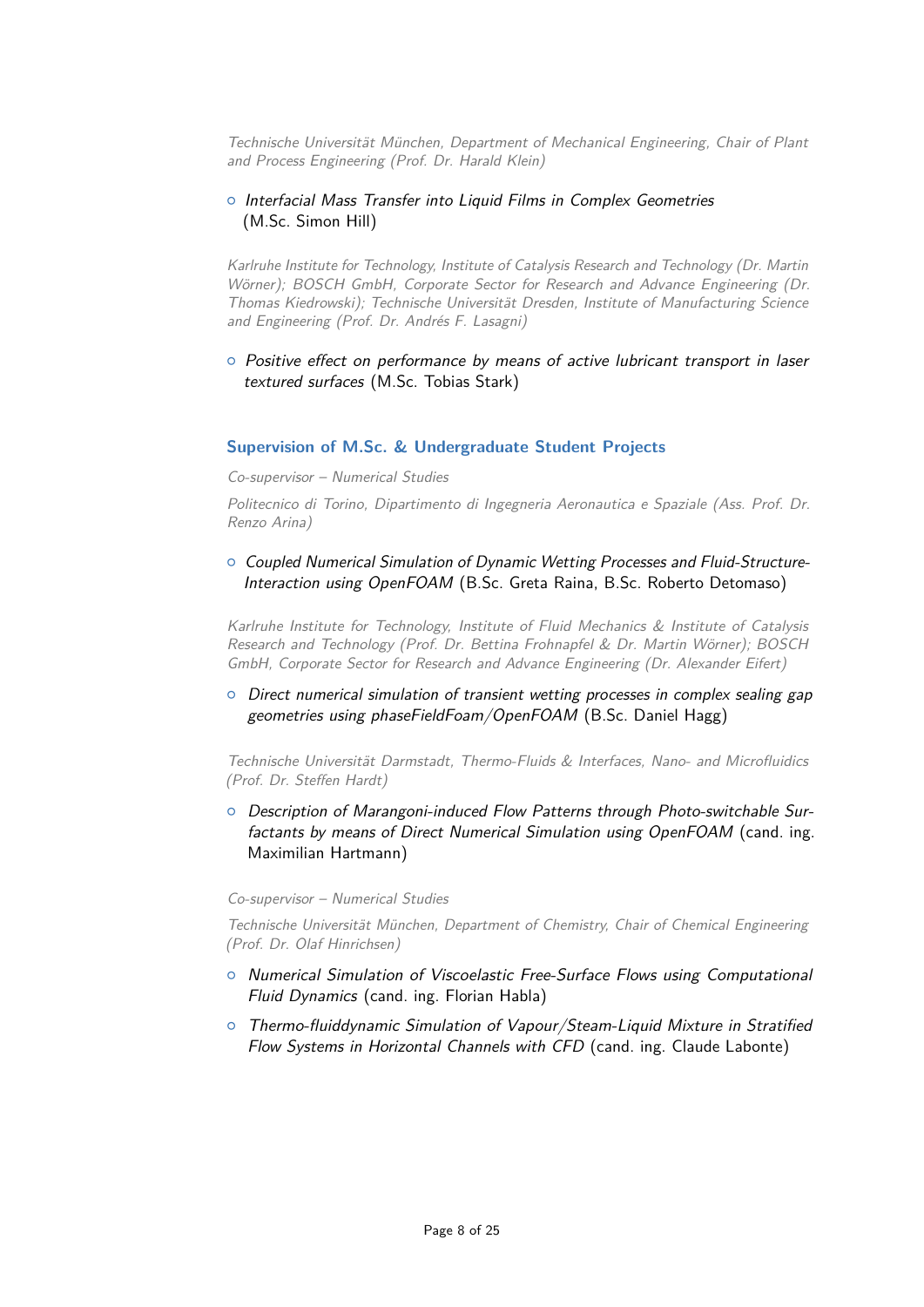- { Development and Implementation of the Volume-of-Fluid Method with Geometric Interface Reconstruction on Arbitrary Unstructured Meshes for Incompressible Free-Surface Flows using OpenFOAM (cand. ing. Tomislav Marić)
- $\circ$  Numerical Simulation of Dispersed Gas-Liquid Flows in Bubble Columns at High Gas Fractions (German: Numerische Simulation disperser Gas-Flüssig-Strömungen in Blasensäulen bei hohen Gasphasenanteilen) (cand. ing. Robert Mornhinweg)
- { Numerical Simulation of Polydisperse Bubbly Flows with Averaged Bubble Number Density and Interfacial Area Concentration Concepts (cand. ing. Sebastian Oberhauser)
- <sup>o</sup> Numerical Simulation of Fluidized Beds using the Two-Fluid Model (Christian Albert)
- { Numerical Simulation of Free-Surface Flows in OpenFOAM with Focus on Validation and Verification (Thomas Bartesch)
- $\circ$  Critical Review and Scientific Assessment of Piecewise Linear Interface Calculation on Polyhedral Meshes (Bruno Beban)
- <sup>o</sup> Numerical Modeling of Chemical Reactors with OpenFOAM (Johanna Hable)
- $\circ$  Numerical Simulation of Bubble Dynamics in Pure and Contaminated Systems with OpenFOAM (Korbinian Hinterberger)
- $\circ$  Simulation and Modeling of Fluid Dynamics in Bubble Swarms in the Two-Fluid Model framework using Computational Fluid Dynamics (German: Simulation und Modellierung der Fluiddynamik in Blasenschwärmen auf Basis des Zwei-Fluid-Modells mittels der Computational Fluid Dynamics) (Andreas Kossmann)
- $\circ$  Analysis of the Object-Oriented Programme and Data Structure of OpenFOAM as Exemplified in the Top-Level Flow Solver *simpleFoam* (German: Untersuchung zur objekt-orientierten Programm- und Datenstruktur von OpenFOAM am Beispiel des Strömungslösers *simpleFoam* ) (Georg Rauch)
- o Numerical Simulation and Modeling of Species Transfer across Fluid Interfaces using Computational Fluid Dynamics (Christian Schüler)

#### Co-supervisor – Experimental Studies

Technische Universität München, Department of Chemistry, Chair of Chemical Engineering (Prof. Dr. Olaf Hinrichsen)

 $\circ$  Design and Installation of a Videometrical Measurement System for Capturing Transient Polydispersed Multiphase Flows in Bubble Columns using a High-Speed Camera (German: Entwicklung und Implementierung eines videometrischen Messsystems zur Erfassung transienter, polydisperser Mehrphasenströmungen in Blasensäulen mittels High-Speed-Kamera) (cand. ing. Florian Kraus)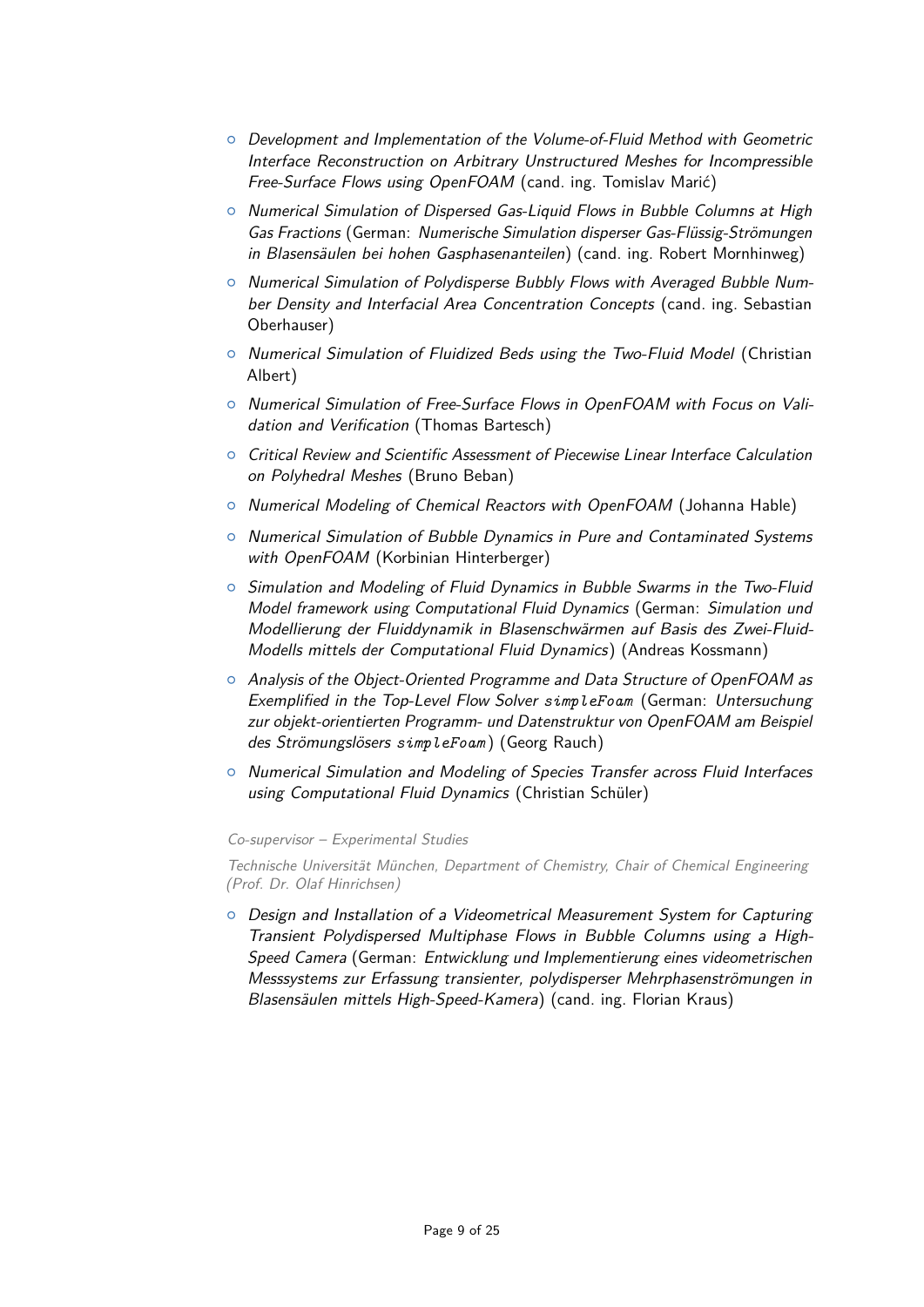$\circ$  Design and Installation of a Measurement System for Capturing Transient Polydispersed Multiphase Flows in Bubble Columns using Modern Pressure Sensors (German: Entwicklung und Implementierung eines Messsystems zur Erfassung transienter, polydisperser Mehrphasenströmungen in Blasensäulen mittels moderner Drucksensorik-Verfahren) (Anna Reif)

#### **Keynotes & Invited Talks**

- 2021 **Towards a Unified Diffuse Interface Phase-field Framework for Multiphase Multi-component Fluid Flow**, Invited Talk at the 5<sup>th</sup> German OpenFOAM User meeting, March 24, 2021, Rostock, Germany.
- 2020 **Simulation of Droplet Impact at High Dynamics using a Diffuse Interface Phase-Field Method in OpenFOAM**, Invited Keynote at the International Conference on Advances in Differential Equations and Numerical Analysis, October 12 - 14, 2020, IIT Guwahati, India.
- 2019 **Scale-bridging interface-resolving simulation of reactive bubble flow**, Invited Keynote at the joint workshop on "Recent advances in bubble columns" of the EFCE Working Party "Multiphase Fluid Flow" and the SFGP (Societe française de Génie des Procédés, France) Working Group "Reactor and Reactor Intensification", November 5, 2019, Paris, France.
- 2018 **Sharp and Diffuse Interface Methods for DNS of Interfacial Transport Processes**, Seminar Lecture during visiting professorship at the Institut de Mécanique des Fluides de Toulouse (IMFT), November 21, 2018, Toulouse, France.
- 2018 **Development of Sharp and Diffuse Interface Methods in OpenFOAM**, Invited Talk at the 2<sup>nd</sup> German OpenFOAM User meeting, February 21-22, 2018, Braunschweig, Germany.
- 2017 **Direct Numerical Simulation of Bubbly Flow**, Invited Keynote at the 3<sup>rd</sup> International Conference on Numerical Methods in Multiphase Flows, June 26–29, 2017, Tokyo, Japan.
- 2016 **Numerical Simulation of Bubble Flows**, Symposium FERMaT-SPP1740 "Non-Invasive Measuring Tools and Numerical Methods for the Investigation of Non-Reactive and Reactive Gas-Liquid Flows", June 6–7, 2016, Toulouse, France.
- 2015 **Numerical methods for Direct Numerical Simulations of Transport Processes at Fluidic Interfaces**, Lecture at Summer School on 'Frontiers in Modeling of Multiphase Flows', September 2–4, 2015, Hamburg-Harburg, Germany.
- 2014 **HPC Deployment of OpenFOAM for Direct Numerical Simulations of Two-Phase Interfacial Flows**, Opening Talk at High Performance Computing Hessen (HiPerCH) Workshop, September 22–24, 2014, Darmstadt, Germany.
- 2014 **Numerical Simulation of Interfacial Flows using OpenFOAM Fundamentals and Capabilities with application to Computational Interfacial Heat and Mass Transfer**, IWR-Colloquium on Computational Methods in Sciences, Interdisciplinary Center for Scientific Computing, May 28, 2014, Heidelberg, Germany.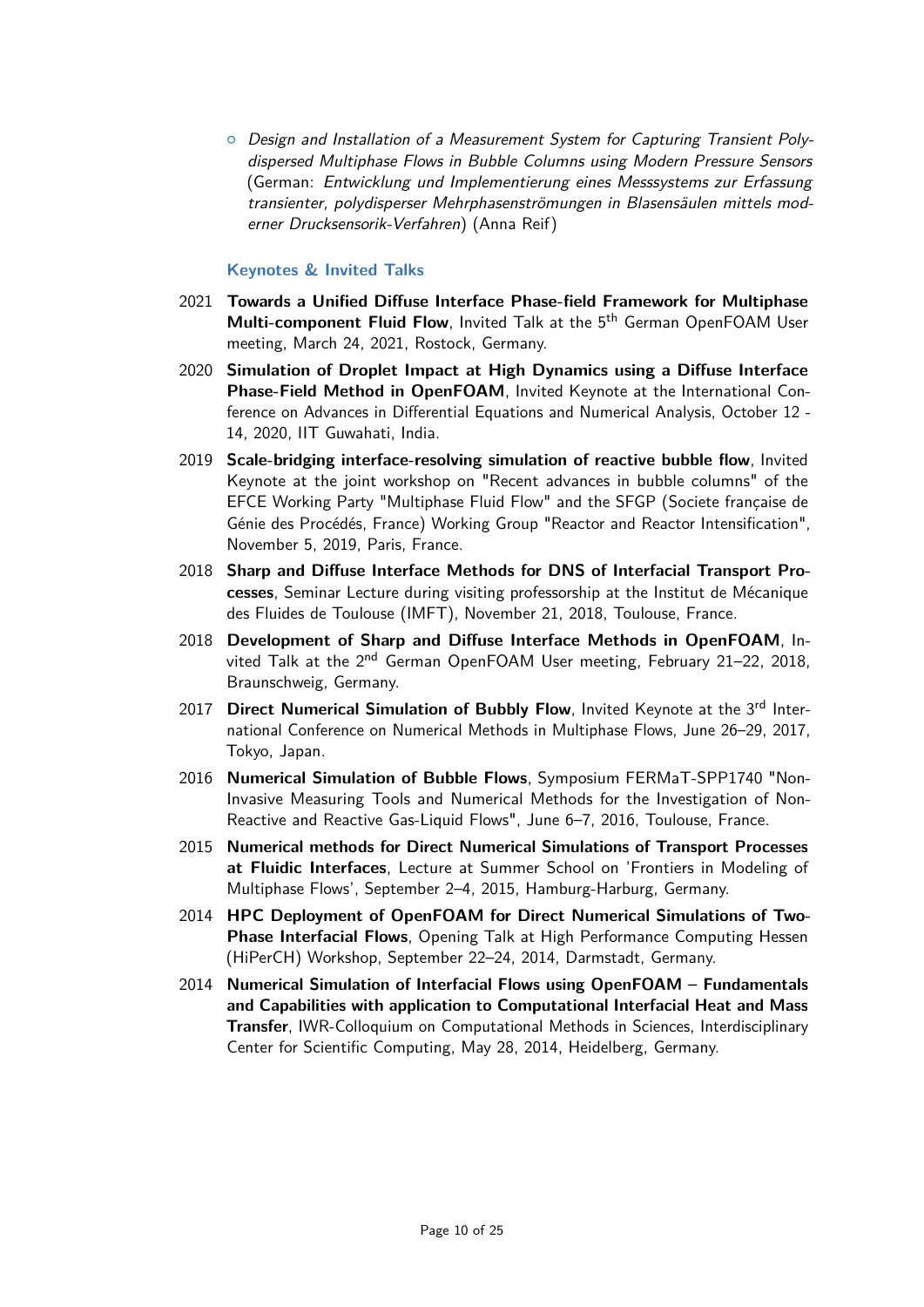- 2013 **Numerical Simulation of Interfacial Flows using OpenFOAM Fundamentals and Capabilities with application to Computational Interfacial Heat and Mass Transfer**, International Topical Team Workshop on Two-Phase Systems for Ground and Space Applications (ITTW2013), September 16–19, 2013, Bremen, Germany.
- 2012 **Numerical Simulation of Interfacial Flows using OpenFOAM Fundamentals and Capabilities**, Plenary Talk, Jahrestreffen des ProcessNet-Fachausschusses CFD, March 12–14, 2012, Weimar, Germany.
- 2012 **Direct Numerical Simulation of Species Transfer across fluidic Interfaces using OpenFOAM**, Colloquium at the Collaborative Research Centre 578, January 30, 2012, Braunschweig, Germany.

#### **Invited Lectures at Advanced Doctorate Schools**

- 2020 International PhD Course on "**Computational Fluid Dynamics with Open-Source Software**" at Politecnico di Milano, Italy
- 2017 **Numerical Description of Wetting Processes**, Short Course on Complex Wetting, Darmstadt, Germany
- 2017 **High Resolution Schemes in OpenFOAM® Rationale and Design Principles**, Invited seminar lecture delivered at the Oberwolfach Seminar on 'Compressible and Incompressible Multiphase Flows: Modelling, Analysis, Numerics', Oberwolfach Research Institute for Mathematics, Oberwolfach, Germany.
- 2015 **Numerical Methods for Direct Numerical Simulation of Transport Processes at Fluidic Interfaces**, Summer School "Frontiers in Modeling of Multiphase Flows", Hamburg-Harburg, Germany.
- 2013 **Taylor Bubbles and Taylor Flow A Survey Lecture**, Summer School lecture within the framework of Priority Programme DFG-SPP 1506 "Transport Processes at Fluidic Interfaces", http://www.dfg-spp1506.de, Aachen, Germany.

#### **Courses**

I designed and taught

- since 2020 **Advanced Methods in Computational Fluid Dynamics** (Weiterführende Methoden der Strömungssimulation) taught jointly with Dr. rer. pol. Markus Lazanowski
- 2016–2019 **Numerical Methods for Direct Numerical Simulations of Two-Phase Flows** (Numerische Methoden zur Direkten Numerischen Simulation von Zweiphasenströmungen), designed as a course supplement to Advanced Methods in Computational Fluid Dynamics (Weiterführende Methoden der Strömungssimulation), taught jointly with Prof. Dr. rer. nat. Michael Schäfer & Dr. rer. pol. Markus Lazanowski
- 2012–2014 **Numerical Modeling of Fluid Interfaces** (Numerische Modellierung fluider Grenzflächen) designed as a course supplement to Mathematical Modeling of Fluid Interfaces, taught jointly with Prof. Dr. rer. nat. Dieter Bothe
- 2009–2010 **Computer-Aided Design of Chemical Reactors** (Reaktordesign Betrieb und Auslegung chemischer Reaktoren, Rechnergestütztes Praktikum)
- 2009–2010 **Computational Fluid Dynamics with OpenFOAM An Introduction with Tutorials for Chemical and Process Engineers** (Rechnergestütztes Praktikum)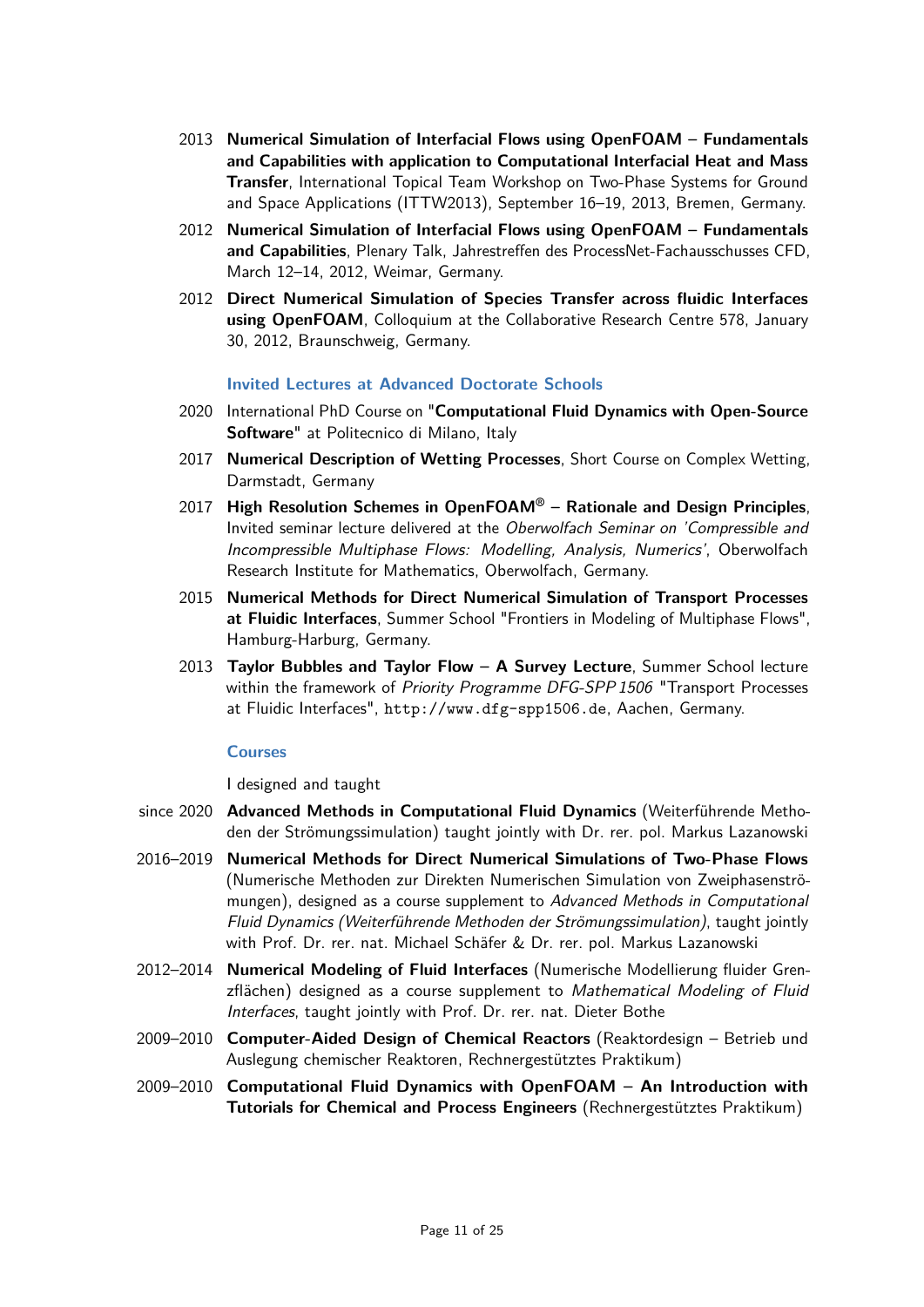2007–2010 **Heat and Mass Transfer in Chemical Processes** (Wärme- und Stofftransport bei chemischen Prozessen, Zentral-/Rechenübung)

#### **Trainings**

- 06/2020 **Multiphysics using OpenFOAM®**, training lecture given at the 15th OpenFOAM Workshop, Arlington, Virginia, USA, June 22 – 25, 2020
- 06/2016 **Design and Rationale of High Resolution Schemes in OpenFOAM®**, training lecture given at the 11th OpenFOAM Workshop, Guimarães, Portugal, June 26-30, 2016
- 08/2012 **Introductory Course to OpenFOAM® for Two-Fluid Modeling**, 3-day training lecture within the framework of BMBF network project Chemical Processes – Multiscale Modeling of Multiphase Reactors (FKZ: 01RC1102), August 15 – 17, 2012
- 06/2011 **Integrated Development Environment (IDE) Eclipse for OpenFOAM® – Assessing the Perfomance of bubbleFoam**, Training lecture given jointly with Astrid Mahrla at the 6th OpenFOAM Workshop, PennState University, USA, June 13 – 16, 2011

## **Theses**

## 2011 **PhD Thesis**

in fulfilment of the requirements for the degree of doctor of engineering (Dr.-Ing.) to the Faculty of Chemistry of Technische Universität München

**Title** Towards the Numerical Simulation of Multi-Scale Two-Phase Flows

**Doctoral Adviser** Prof. Dr.-Ing. Olaf Hinrichsen

**Manuscript** available online

- { URL: [mediatum.ub.tum.de/?id=1080878](http://mediatum.ub.tum.de/?id=1080878)
- { URN (citable URL): [http://nbn-resolving.de/urn/resolver.pl?urn:](http://nbn-resolving.de/urn/resolver.pl?urn:nbn:de:bvb:91-diss-20111222-1080878-1-7) [nbn:de:bvb:91-diss-20111222-1080878-1-7](http://nbn-resolving.de/urn/resolver.pl?urn:nbn:de:bvb:91-diss-20111222-1080878-1-7)

#### **Scientific Highlights**

- $\circ$  Unified two-fluid modeling framework for multiscale two-phase flows including flow-regime transitions, entitled 'Hybrid Interface RESolving Two-Fluid Model' (HIRES-TFM)
- $\circ$  Consistent single-field model formulation for interfacial species transfer, entitled 'Continuous Species Transfer' (CST) Model

**Defense** 2011-12-22

## **Committee Members**

**Chair** Univ.-Prof. Dr. Karsten Reuter

#### **Examiners**

- 1. Univ.-Prof. Dr.-Ing. Kai-Olaf Hinrichsen, Technische Universität München
- 2. Univ.-Prof. Dr.-Ing. Harald Klein, Technische Universität München
- 3. Prof. Dr. sc. Hrvoje Jasak, University of Zagreb / Croatia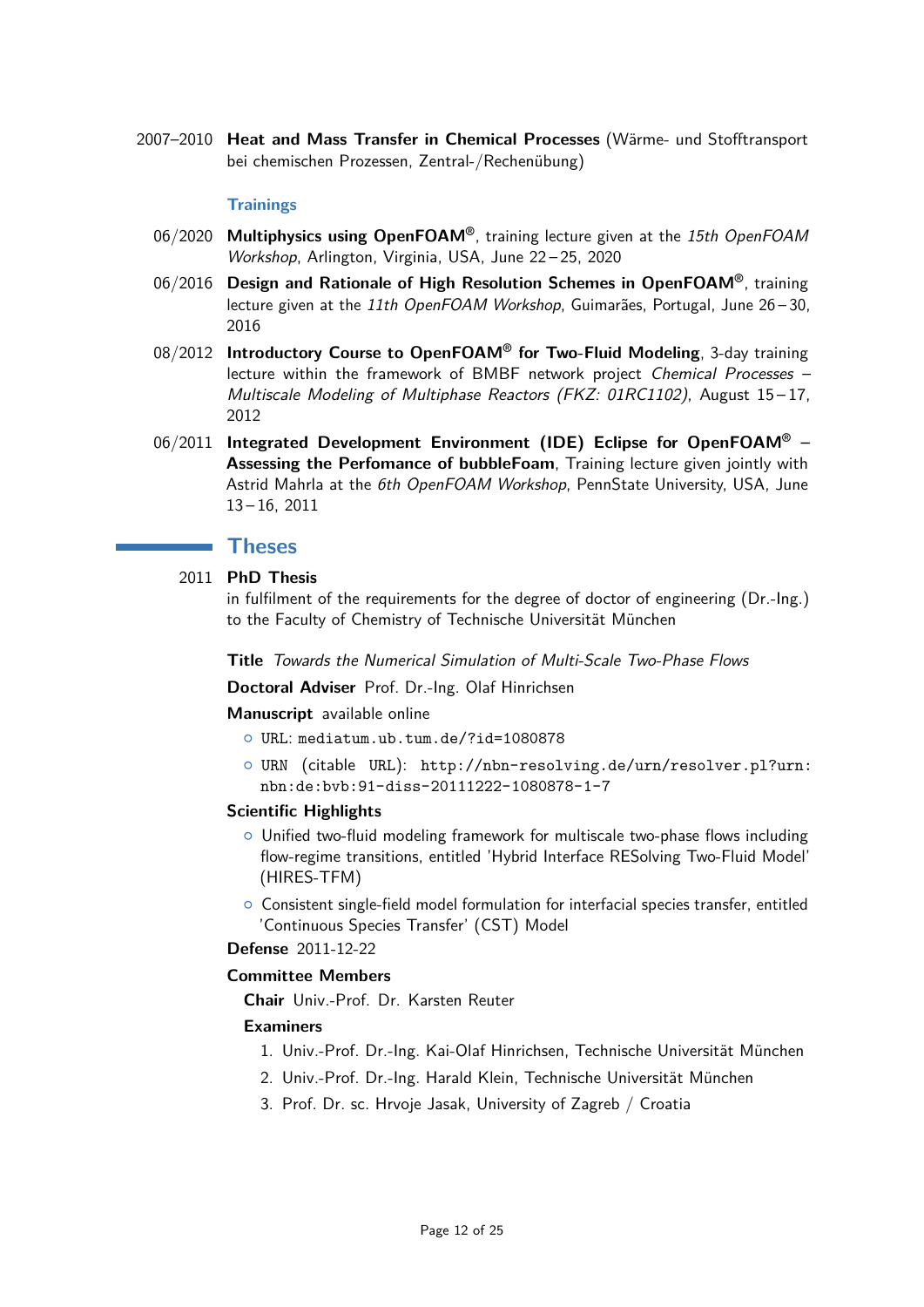#### 2007 **Diploma Thesis**

in fulfilment of the requirements for the diploma degree of engineering (Dipl.-Ing.)

**Title** Modeling of a microstructured gas-liquid distributor using CFD (Modellierung eines mikrostrukturierten Gas-Flüssig-Verteilers mit Hilfe der Computational Fluid Dynamics (CFD)), at BASF SE (Ludwigshafen, Germany)

#### **Supervisors**

- { Prof. Dr. techn. Johannes Lercher, Technische Universität München
- { Dr.-Ing. Axel Schimpf and Dr. rer. nat. Wolfgang Gerlinger, BASF SE **Scientific Highlights**
	- $\circ$  Numerical modeling of outlet boundary condition preserving overall continuity of the considered gas-liquid distributor
	- { Adaptive time-stepping procedure according to residual level of a prescribed set for multiple equations

#### 2005 **Term Thesis**

**Title** Residence Time Distribution in a Reactive Plate Column: Experimental Investigation and System-Theoretical Modeling (Verweilzeitmessung in einer reaktiven Bodenkolonne: Experimentelle Untersuchung und Systemtheoretische Modellierung)

#### **Supervisors**

- { Prof. Dr.-Ing. Johann Stichlmair, Technische Universität München
- { Dr.-Ing. Tobias Dörrhöfer, Technische Universität München

#### 2005 **Term Thesis**

**Title** Modeling of Reaction Kinetics of the Homogeneously Catalyzed Methyl Acetate Synthesis (Modellierung der Reaktionskinetik der homogenkatalysierten Methylacetat-Synthese)

#### **Supervisors**

- { Prof. Dr.-Ing. Johann Stichlmair, Technische Universität München
- { Dr.-Ing. Tobias Dörrhöfer, Technische Universität München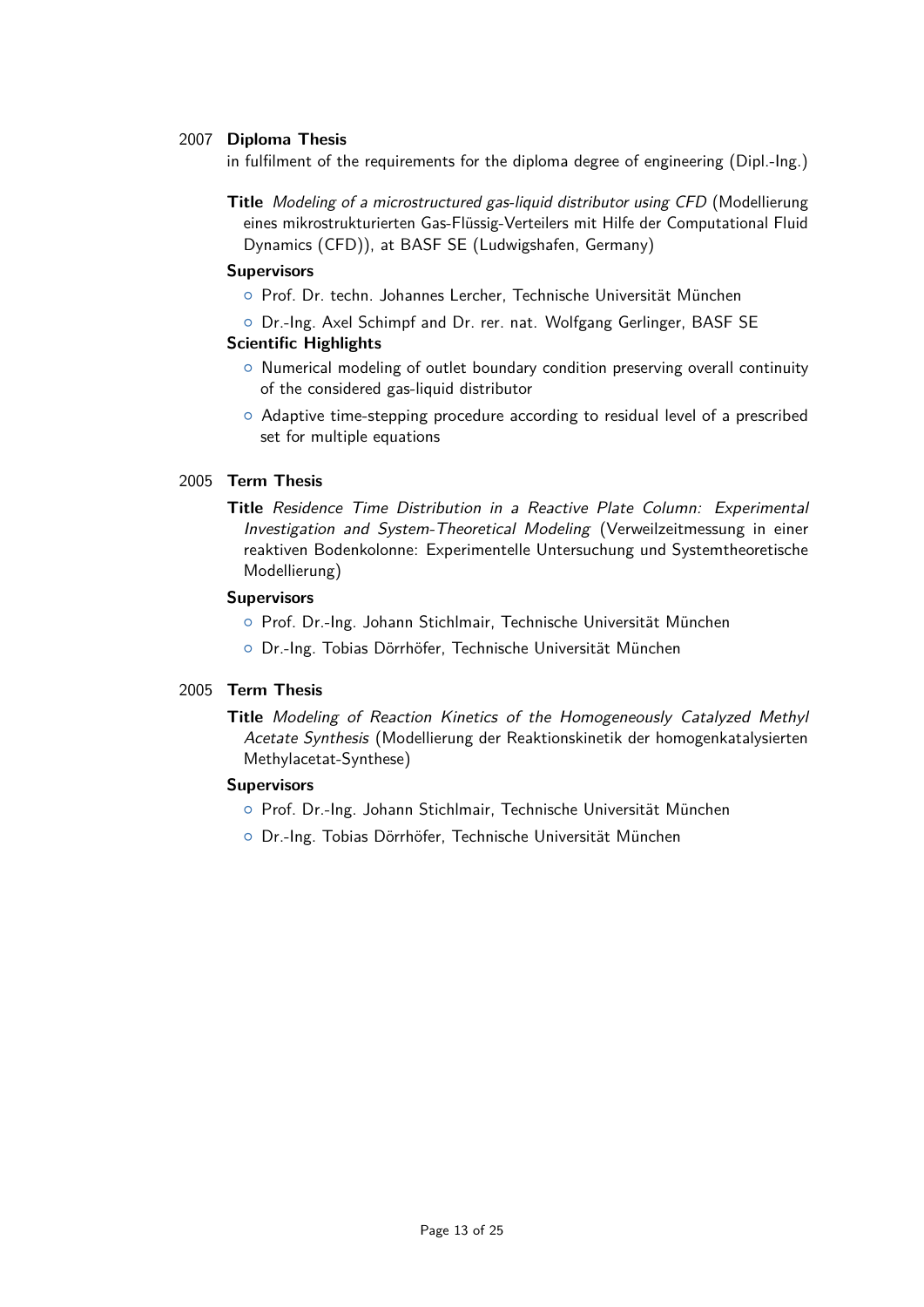# **References**

# **Book Chapters**

- [1] D.Hillenbrand and H. Marschall. Reactive Bubbly Flows, chapter Development and Application of a Direct Numerical Method for Reactive Transport Processes in Bubble Systems, page 490. Advances in Mathematical Fluid Mechanics. Springer International Publishing – Birkhäuser Basel, 2021. ISBN 978-3-319-56601-6.
- [2] H. Marschall, C. Falconi, C. Lehrenfeld, R. Abiev, M. Wörner, A. Reusken, and D. Bothe. Transport Processes at Fluidic Interfaces, chapter Direct Numerical Simulations of Taylor Bubbles in a Square Mini-Channel: Detailed Shape and Flow Analysis with Experimental Validation, page 689. Advances in Mathematical Fluid Mechanics. Springer International Publishing – Birkhäuser Basel, 2017. ISBN 978-3-319-56601-6.
- [3] C. Pesci, K. Dieter-Kissling, H. Marschall, and D. Bothe. Computational Methods for Complex Liquid-Fluid Interfaces, chapter Finite Volume/Finite Area Interface-Tracking Method for Two-Phase Flows with Fluid Interfaces Influenced by Surfactant, page 538. Progress in Colloid and Interface Science. CRC Press, Taylor & Francis Group, 2015. ISBN 978-1-4987-2208-7.

## **Published Papers**

Peer-Reviewed Journal Contributions

- [4] M. Wörner, N. Samkhaniani, X. Cai, Y. Wu, A. Majumdar, H. Marschall, B. Frohnapfel, and O. Deutschmann. Spreading and rebound dynamics of submillimetre urea-water-solution droplets impinging on substrates of varying wettability. Applied Mathematical Modelling, 95:53–73, jul 2021.
- [5] D. Gründing, M. Smuda, T. Antritter, M. Fricke, D. Rettenmaier, F. Kummer, P. Stephan, H. Marschall, and D. Bothe. A comparative study of transient capillary rise using direct numerical simulations. Applied Mathematical Modelling, 86:142–165, 2020.
- [6] A. Weiner, D. Hillenbrand, H. Marschall, and D. Bothe. Data-driven subgrid-scale modeling for convection-dominated concentration boundary layers. Chem. Eng. Technol., 42(7):1349–1356, 2019.
- [7] Tobias Stark, Thomas Kiedrowski, Holger Marschall, and Andrés Fabián Lasagni. Avoiding starvation in tribocontact through active lubricant transport in laser textured surfaces. Lubricants, 7(54):1–18, 2019.
- [8] Daniel Rettenmaier, Daniel Deising, Yun Ouedraogo, Erion Gjonaj, Herbert De Gersem, Dieter Bothe, Cameron Tropea, and Holger Marschall. Load balanced 2D and 3D adaptive mesh refinement in OpenFOAM. SoftwareX, 10:100317, 2019.
- [9] M. Niethammer, H. Marschall, and D. Bothe. Robust Direct Numerical Simulation of viscoelastic flows. Chem. Ing. Tech., 91(4):522–528, 2019.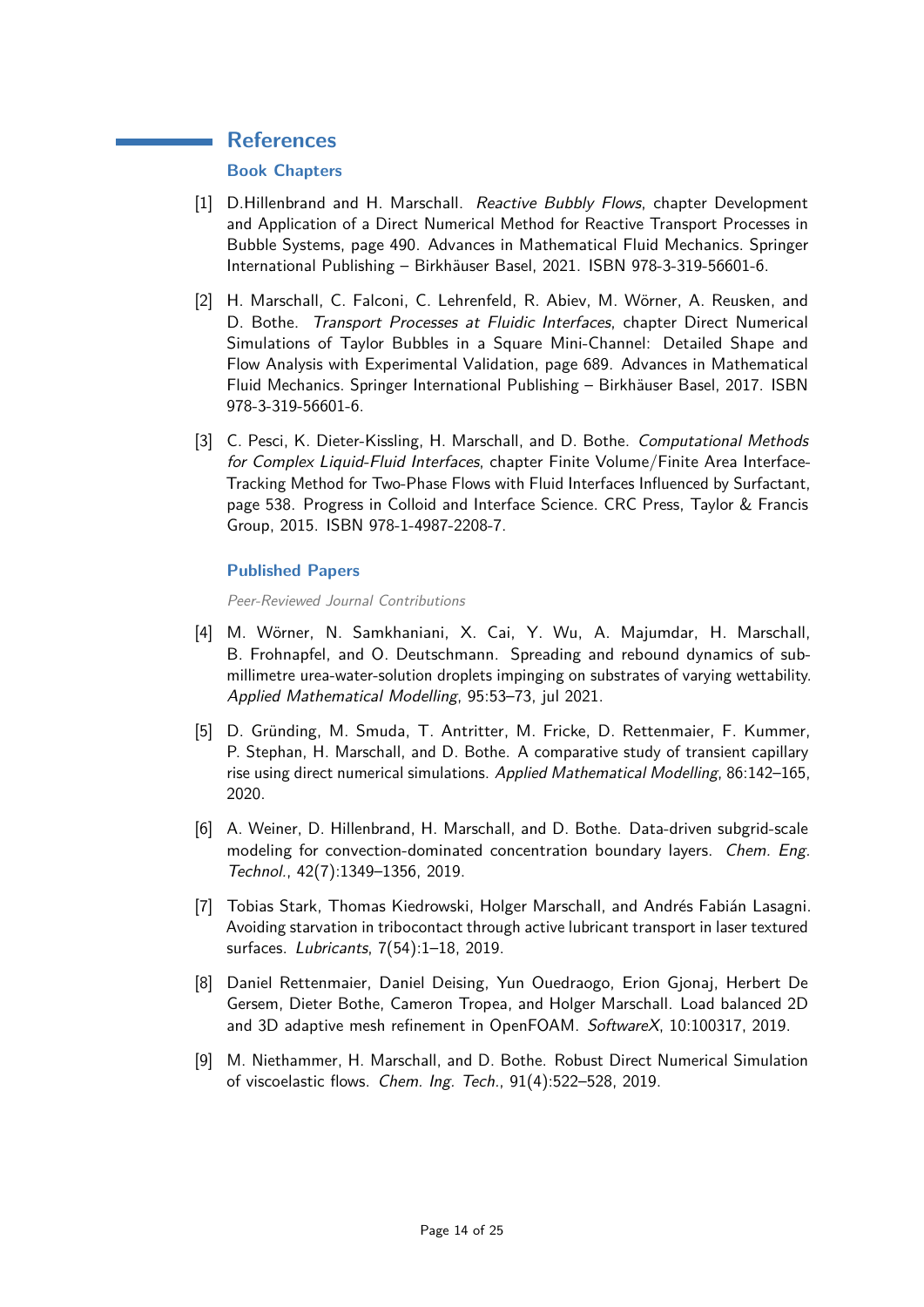- [10] M. Niethammer, G. Brenn, H. Marschall, and D. Bothe. An extended Volume of Fluid method and its application to single bubbles rising in a viscoelastic liquid. J. Comput. Phys., 387:326–355, 2019.
- [11] F. Jamshidi, H. Heimel, M. Hasert, Xuan Cai, H. Marschall, and M. Wörner. On suitability of phase-field and algebraic Volume-Of-Fluid OpenFOAM solvers for gas-liquid microfluidic applications. Comput. Phys. Commun., 236:72–85, 2019.
- [12] S. Hill, T. Acher, R. Hoffmann, J. Ferstl, D. Deising, H. Marschall, S. Rehfeldt, and H. Klein. Quantification of the separation efficiency of a structured packing by numerical simulation. Chem. Ing. Tech., 91(12):1833–1841, 2019.
- [13] C. Pesci, A. Weiner, H. Marschall, and D. Bothe. Computational analysis of single rising bubbles influenced by soluble surfactant. J. Fluid Mech., 856:709–763, 2018.
- [14] T. Marić, H. Marschall, and D. Bothe. An enhanced un-split face-vertex flux-based VoF method. J. Comput. Phys., 371:967–993, 2018.
- [15] S. Hill, D. Deising, T. Acher, H. Klein, D. Bothe, and H. Marschall. Boundednesspreserving implicit correction of mesh-induced errors for VoF based heat and mass transfer. J. Comput. Phys., 352:285–300, 2018.
- [16] S. Hill, T. Acher, R. Hoffmann, J. Ferstl, D. Deising, H. Marschall, S. Rehfeldt, and H. Klein. Numerical simulation of two-phase flow and interfacial species transfer in structured packings. Chem. Eng. Trans., 69:337–342, 2018.
- [17] V. Fink, X. Cai, A. Stroh, R. Bernard, B. Frohnapfel, H. Marschall, and M. Wörner. Drop bouncing by micro-grooves. Int. J. Heat Fluid Flow, 70:271–278, 2018.
- [18] M. Falcone, D. Bothe, and H. Marschall. 3D direct numerical simulations of reactive mass transfer from deformable single bubbles: An analysis of mass transfer coefficients and reaction selectivities. Chem. Eng. Sci., 177:523–536, 2018.
- [19] D. Deising, D. Bothe, and H. Marschall. Direct Numerical Simulation of mass transfer in bubbly flows. Computers & Fluids, 172:524–537, 2018.
- [20] P. Weber, H. Marschall, and D. Bothe. Highly accurate two-phase species transfer based on ALE Interface-Tracking. Int. J. Heat Mass Transfer, 104:759–773, 2017.
- [21] M. Niethammer, H. Marschall, C. Kunkelmann, and D. Bothe. A numerical stabilization framework for viscoelastic fluid flow using the finite volume method on general unstructured meshes. Int. J. Num. Methods Fluids, 82(2):131–166, 2017.
- [22] M. Falcone and H. Marschall. Explicit Radial-Basis-Function-based Finite-Difference Method for interfacial mass-transfer problems. Chem. Eng. Technol., 40(8):1385– 1390, 2017.
- [23] X. Cai, M. Wörner, H. Marschall, and O. Deutschmann. CFD simulation of liquid back suction and gas bubble formation in a circular tube with sudden or gradual expansion. Emiss. Control Sci. Technol., 3(4):289–301, 2017.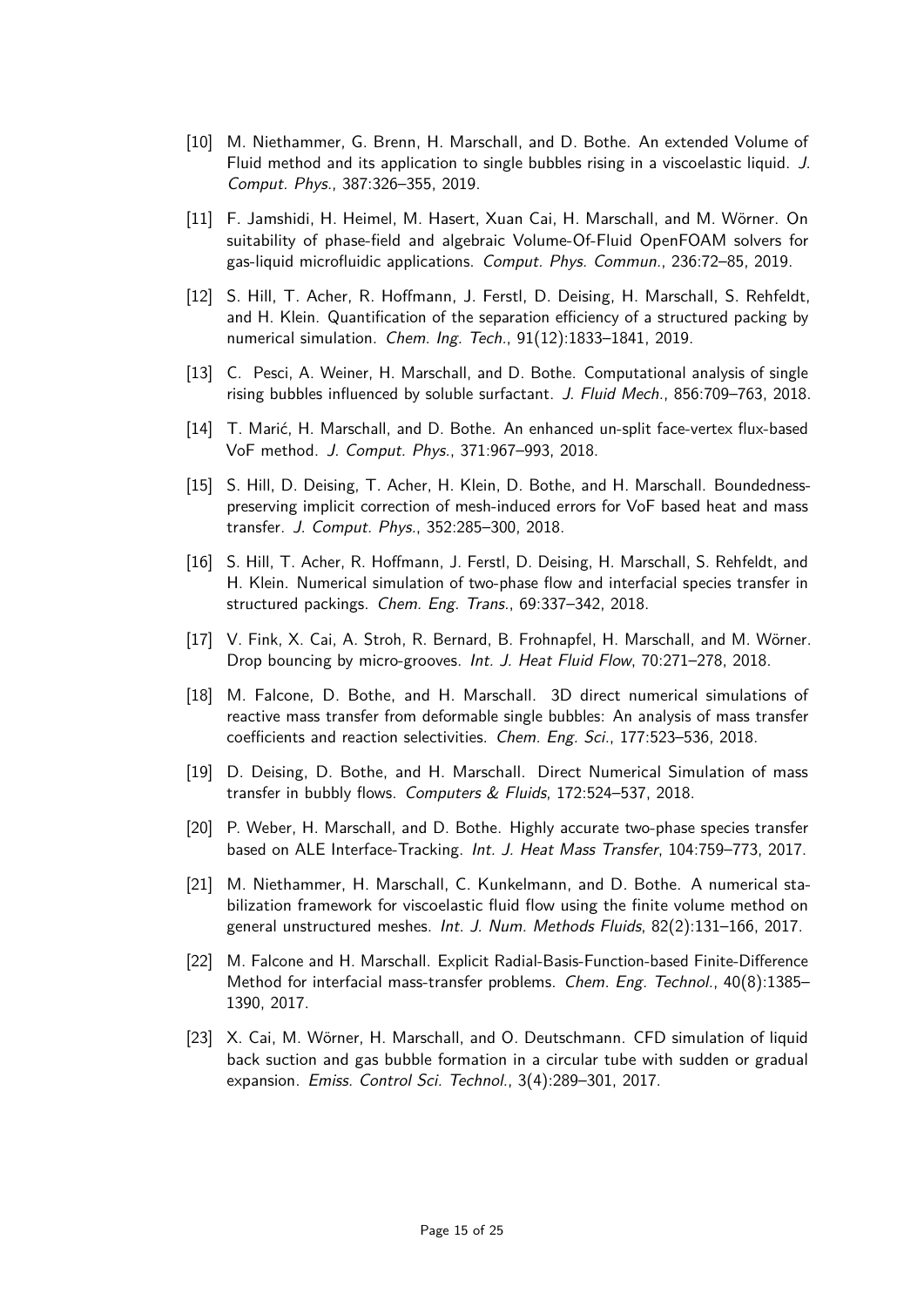- [24] C. J. Falconi, C. Lehrenfeld, H. Marschall, C. Meyer, R. Abiev, D. Bothe, A. Reusken, M. Schlüter, and M. Wörner. Numerical and experimental analysis of local flow phenomena in laminar Taylor flow in a square mini-channel. Phys. Fluids, 28(1):012109, 2016.
- [25] D. Deising, H. Marschall, and D. Bothe. A unified single-field model framework for Volume-Of-Fluid simulations of interfacial species transfer applied to bubbly flows. Chem. Eng. Sci., 139:173–195, 2016.
- [26] X. Cai, H. Marschall, M. Wörner, and O. Deutschmann. Numerical study on the wettability dependent interaction of a rising bubble with a periodic open cellular structure. Catalysis Today, 273:151–160, 2016.
- [27] T. Marić, H. Marschall, and D. Bothe. lentFoam A hybrid Level Set / Front Tracking method on unstructured meshes. Computers & Fluids, 113:20–31, 2015.
- [28] N. Linder, A. Criscione, I. Roisman, H. Marschall, and C. Tropea. 3D computation of an incipient motion of a sessile drop on a rigid surface with contact angle hysteresis. Theoretical and Computational Fluid Dynamics, 29(5-6):373–390, 2015.
- [29] K. Dieter-Kissling, H. Marschall, and D. Bothe. Numerical method for coupled interfacial surfactant transport on dynamic surface meshes of general topology. Computers & Fluids, 109:168–184, 2015.
- [30] K. Dieter-Kissling, H. Marschall, and D. Bothe. Direct Numerical Simulation of droplet formation processes under the influence of soluble surfactant mixtures. Computers & Fluids, 113:93–105, 2015.
- [31] X. Cai, H. Marschall, M. Wörner, and O. Deutschmann. Numerical simulation of wetting phenomena with a Phase-Field method using OpenFOAM. Chem. Eng. Technol., 38(11):1985–1992, 2015.
- [32] H. Marschall, S. Boden, C. Lehrenfeld, C. J. Falconi Delgado, U. Hampel, A. Reusken, M. Wörner, and D. Bothe. Validation of Interface Capturing and Tracking techniques with different surface tension treatments against a Taylor bubble benchmark problem. Computers & Fluids, 102:336–352, 2014.
- [33] K. Dieter-Kissling, M. Karbashi, H. Marschall, A. Javadi, R. Miller, and D. Bothe. On the applicability of drop Profile Analysis Tensiometry at high flow rates using an Interface-Tracking method. Colloids Surfaces A, 441:837–845, 2014.
- [34] C. Albert, H. Marschall, and D. Bothe. Direct Numerical Simulation of interfacial mass transfer into falling films. Int. J. Heat Mass Transfer, 69:343–357, 2014.
- [35] H. Marschall and O. Hinrichsen. Numerical simulation of multi-scale two-phase flows using a hybrid interface-resolving Two-Fluid Model (HIRES-TFM). J. Chem. Eng. Jpn., 46(8):517–523, 2013.
- [36] X. Chen, H. Marschall, M. Schäfer, and D. Bothe. A comparison of stabilisation approaches for Finite-Volume simulation of viscoelastic fluid flow. Int. J. Comput. Fluid Dyn., 27(6-7):229–250, 2013.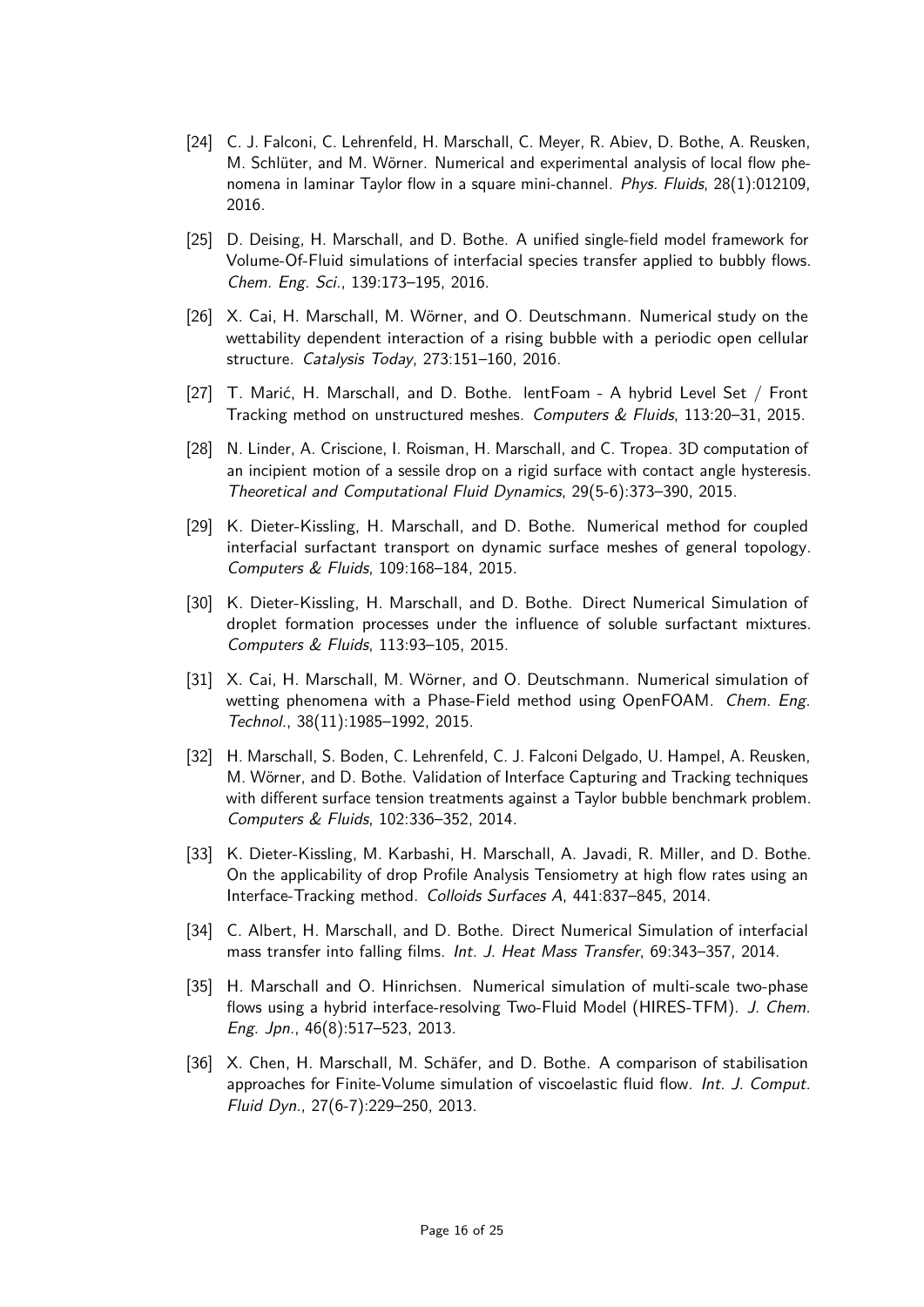- [37] S. Aland, C. Lehrenfeld, H. Marschall, C. Meyer, and S. Weller. Accuracy of two-phase flow simulations: The Taylor Flow benchmark. PAMM, 13(1):595–598, 2013.
- [38] H. Marschall, K. Hinterberger, C. Schüler, F. Habla, and O. Hinrichsen. Numerical simulation of species transfer across fluid interfaces in free-surface flows using OpenFOAM. Chem. Eng. Sci., 78(0):111–127, 2012.
- [39] H. Marschall, R. Mornhinweg, A. Kossmann, S. Oberhauser, K. Langbein, and O. Hinrichsen. Numerical simulation of dispersed gas/liquid flows in bubble columns at high phase fractions using OpenFOAM. Part II – Numerical simulations and results. Chem. Eng. Technol., 34(8):1321–1327, 2011.
- [40] H. Marschall, R. Mornhinweg, A. Kossmann, S. Oberhauser, K. Langbein, and O. Hinrichsen. Numerical simulation of dispersed gas/liquid flows in bubble columns at high phase fractions using OpenFOAM . Part I - Modeling basics. Chem. Eng. Technol., 34(8):1311–1320, 2011.
- [41] F. Habla, H. Marschall, O. Hinrichsen, L. Dietsche, H. Jasak, and J.L. Favero. Numerical simulation of viscoelastic two-phase flows using OpenFOAM. Chem. Eng. Sci., 66(22):5487–5496, 2011.

Conference Contributions (Proceedings Papers)

- [42] S. Hill, T. Acher, R. Hoffmann, J. Ferstl, D. Deising, H. Marschall, S. Rehfeldt, and H. Klein. Numerical simulation of two-Phase flow and interfacial species transfer in structured packings. In AIChE Spring Meeting, New Orleans, 2019.
- [43] C. Pesci, H. Marschall, and D. Bothe. Computational Analysis of single rising bubbles influenced by soluble surfactants. In  $12<sup>th</sup>$  International OpenFOAM Workshop, Exceter, United Kingdom, July 24–27 2017.
- [44] D. Gründing, D. Bothe, and H. Marschall. Towards wetting processes with Interface-Tracking. In 12<sup>th</sup> International OpenFOAM Workshop, Exceter, United Kingdom, July 24–27 2017.
- [45] H. Marschall, D. Deising, K. Dieter-Kissling, T. Marić, P. Weber, and D. Bothe. On numerical methods for the Direct Numerical Simulation of bubbly flow and interfacial mass transfer using OpenFOAM. In 2<sup>nd</sup> International Symposium on Multiscale Multiphase Process Engineering (MMPE2), Hamburg, Germany, September 24-27 2014.
- [46] X. Cai, H. Marschall, M. Wörner, and O. Deutschmann. A Phase Field Method with adaptive mesh refinement for numerical simulation of 3D wetting processes with OpenFOAM. In 2<sup>nd</sup> International Symposium on Multiscale Multiphase Process Engineering (MMPE2), Hamburg, Germany, September 24-27 2014.
- [47] T. Marić, H. Marschall, and D. Bothe. On the Adaptive Mesh Refinement for a 3D geometrical Volume-of-Fluid transport algorithm on unstructured meshes using OpenFOAM. In Int. Conf. on Muliphase Flow, ICMF, Jeju, Korea, May 26–31, 2013.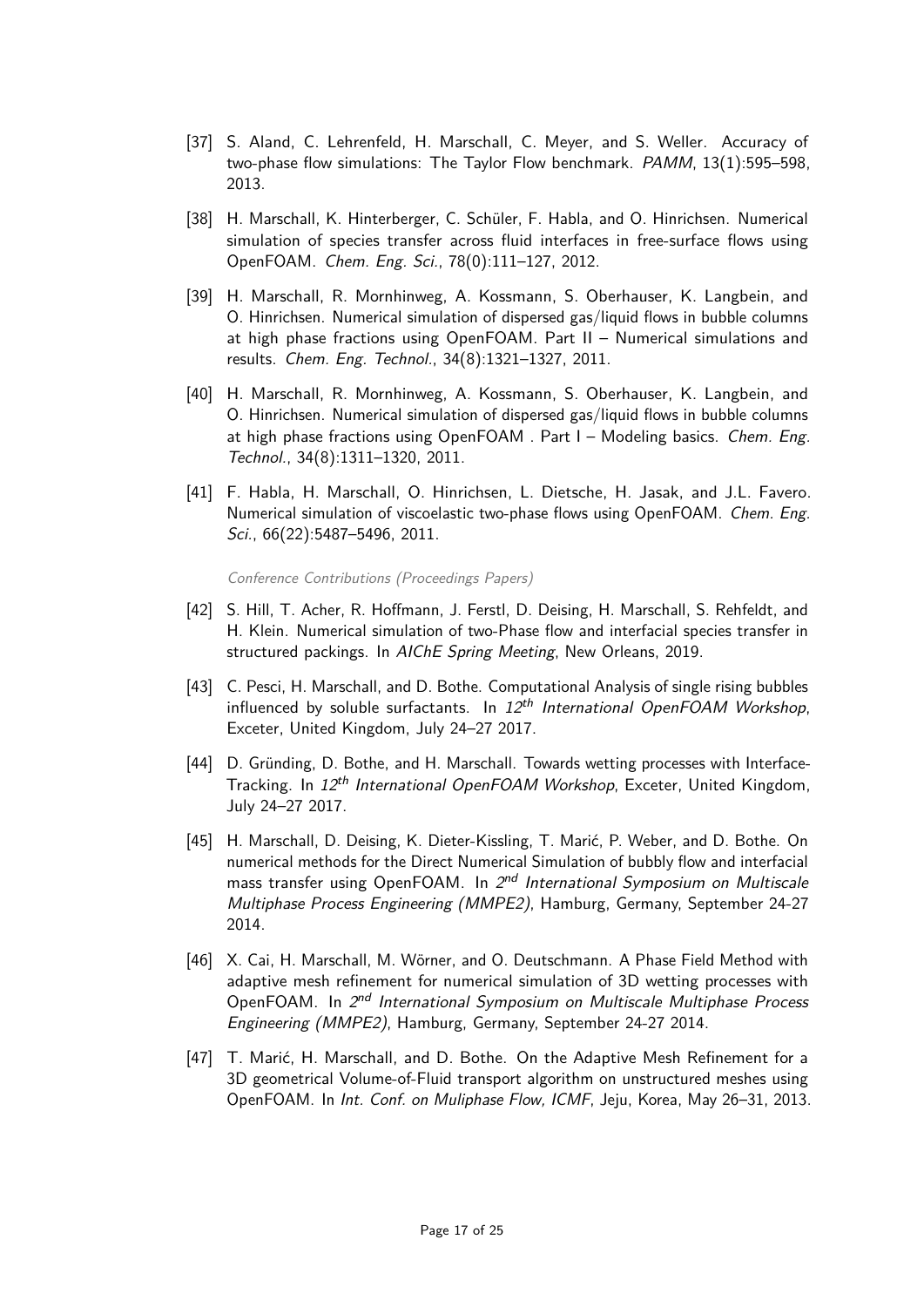- [48] T. Marić, H. Marschall, and D. Bothe. An object-oriented validation library for two-phase DNS algorithms. In Euromech Colloquium 555 on Small-Scale Numerical Methods for Multi-Phase Flows, Bordeaux, France, August 28–30, 2013.
- [49] C. Focke, H. Marschall, and D. Bothe. Investigations of elementary spray processes by means of Direct Numerical Simulations: Interaction of viscous and non-Newtonian droplets. In Int. Conf. on Muliphase Flow, ICMF, Jeju, Korea, May 26–31, 2013.
- [50] K. Dieter-Kissling, H. Marschall, and D. Bothe. Direct Numerical Simulation of droplet formation processes under the influence of soluble surfactant mixtures. In Eighth International Topical Team Workshop – ITTW8 on Two-Phase Systems for Ground and Space Applications, Bremen, Germany, 2013.
- [51] K. Dieter-Kissling, H. Marschall, and D. Bothe. Direct Numerical Simulation of droplet formation processes under the influence of multiple surfactants. In Int. Conf. on Muliphase Flow, ICMF, Jeju, Korea, May 26–31, 2013.
- [52] K. Dieter-Kissling, H. Marschall, and D. Bothe. An object oriented model library for surfactant sorption processes in the Interface-Tracking framework of OpenFOAM. In Euromech Colloquium 555 on Small-scale numerical methods for multi-phase flows, Bordeaux, France, August 28–30, 2013.
- [53] S. Aland, C. Lehrenfeld, H. Marschall, C. Meyer, and S. Weller. Accuracy of two-phase flow simulations: The Taylor Flow benchmark. PAMM, 13(1):595–598, 2013.
- [54] K. Kissling, H. Marschall, and D. Bothe. Direct Numerical Simulation of Multicomponent Surfactant Transport on Fluid Interfaces. In 6th International Berlin Workshop -IBW6 on Transport Phenomena with Moving Boundaries, Berlin, Germany, 24th-25th November 2011. VDI Verlag. ISBN 978-3-18-392903-0.

General Audience Papers

[55] H. Marschall. OpenFOAM – Computational Continuum Modeling of Transport Processes. hoch<sup>3</sup> – the science magazine of TU Darmstadt, to appear, 2014.

#### **Papers in Preparation / Submitted**

Submitted / Under Review in Peer-Reviewed Journals (manuscript on request)

- [56] N. Samkhaniani, A. Stroh, M. Holzinger, H. Marschall, B. Frohnapfel, and M. Wörner. Bouncing drop impingement on heated hydrophobic surfaces. Under Review, 2021.
- [57] A. Dadvand, M. Bagheri, N. Samkhaniani, H. Marschall, and M. Wörner. Advected phase-field method for bounded solution of the Cahn-Hilliard Navier-Stokes equations. Under Review, 2021.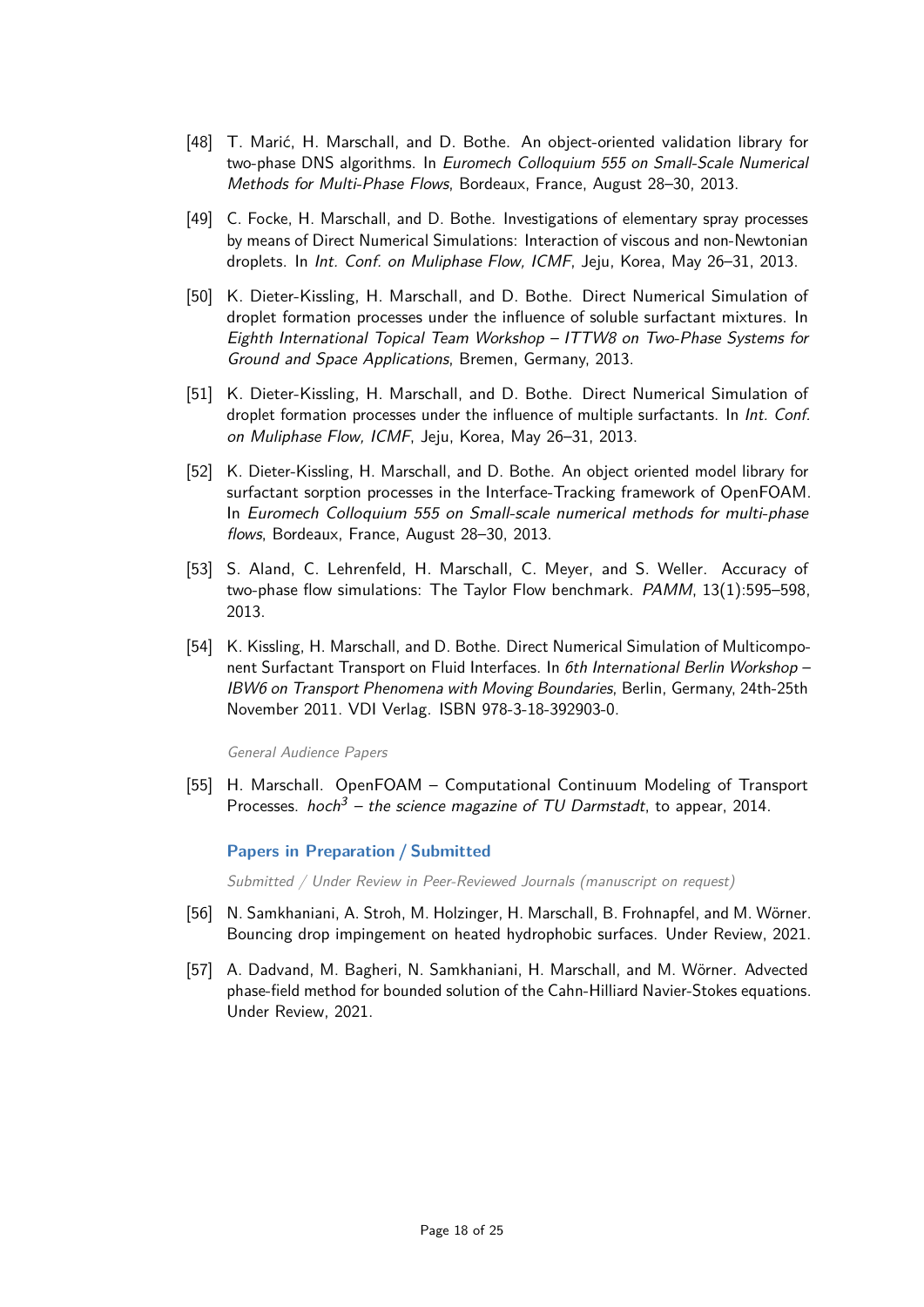In Preparation for Submission to Peer-Reviewed Journals

- [58] H. Marschall, X. Cai, L. Cornolti, M. Wörner, and O. Deutschmann. phaseFieldFoam – Conservative Finite Volume discretization of the multiphase Navier-Stokes Allen-Cahn and Cahn-Hilliard equations on general grids with application to dynamic wetting. In Preparation, 2021.
- [59] X. Li, P. Bista, A. Stetten, H. Bonart, S. Hardt, F. Bodziony, H. Marschall, A. Saal, D. Xu, R. Berger, S. Weber, and H.J. Butt. Drop race: How electrostatic forces influence drop motion. In Preparation, 2021.
- [60] F. Bodziony and H. Marschall. Numerical Study of Droplets at Fibers Spreading and Motion at Single Fiber Strands. In Preparation, 2021.
- [61] F. Bodziony, X. Li, R. Berger, H.J. Butt, and H. Marschall. Droplet Race Numerical Simulation of Sliding Droplets on Inclined Surfaces. In Preparation, 2021.
- [62] M. Bagheri, B. Stumpf, I. V. Roisman, C. Tropea, M. Wörner, and H. Marschall. Diffuse-interface phase-field methods for simulating highly dynamic two-phase flows. In Preparation, 2021.
- [63] H. Alkafri and H. Marschall. Arbitrary Lagrangian-Eulerian Interface-Tracking Computational benchmark of increasing complexity on oscillating droplets and bubbles. In Preparation, 2021.

#### **Presentations (Talks and Posters)**

International Conferences & Workshops

- [64] H. Marschall, M. Bagheri, N. Samkhaniani, A. Stroh, B. Frohnapfel, and M. Wörner. Development and Deployment of Diffuse Interface Phase-Field Methods in Open-FOAM. In 15th International OpenFOAM Workshop (OFW15), Arlington, VA, USA, June 22–25 2020.
- [65] H. Marschall, X. Cai, M. Wörner, and O. Deutschmann. A phase-field method for numerical simulation of interfacial two-phase flows using OpenFOAM. In 6th GAMM Workshop on Phase-Field Modeling, Karlsruhe, Germany, February 7–8, 2019.
- [66] M. Niethammer, H. Marschall, C. Kunkelmann, and D. Bothe. Simulation of viscoelastic flows at high Weissenberg Number using a generic numerical stabilization framework. In 6th OpenFOAM User Conference, Hamburg, Germany, October 23–25, 2018.
- [67] S. Hill, T. Acher, R. Hoffmann, J. Ferstl, D. Deising, H. Marschall, S. Rehfeldt, and H. Klein. Numerical simulation of two-phase flow and interfacial species transfer in structured packings. In Distillation & Absorption, Florence, Italy, September 16–19, 2018. (best poster – people's choice).
- [68] H. Marschall, D. Gründing, J. Waid, D. Bothe, X. Cai, V. Fink, B. Frohnapfel, and M. Wörner. Wetting Processes by means of Sharp and Diffuse Interface Methods in OpenFOAM. In Scientific Kick-Off SFB 1194 – Interaction between Transport and Wetting Processes, Darmstadt, Germany, December 12–13 2016.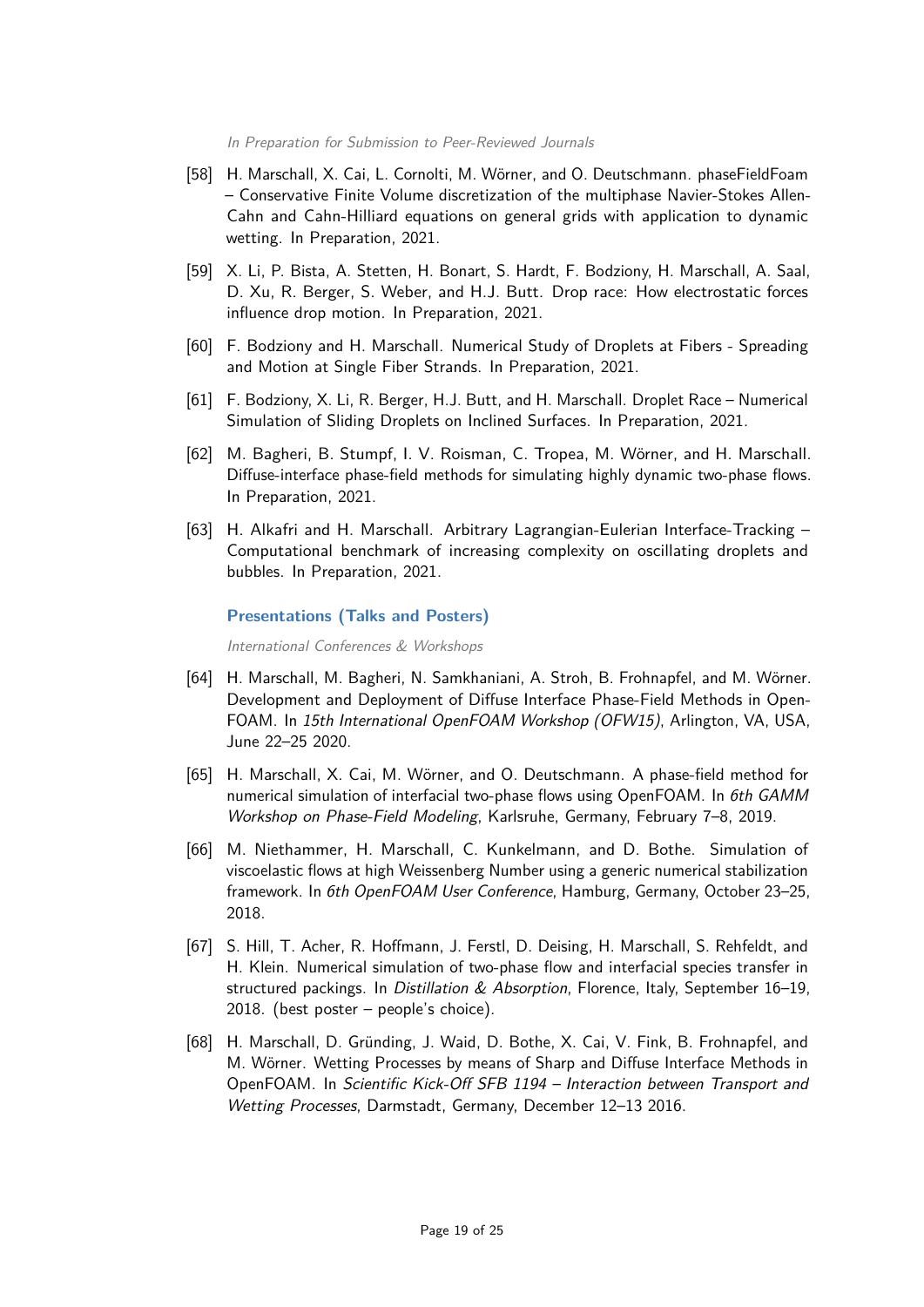- [69] H. Marschall, C. Pesci, P. Weber, and D. Bothe. Finite Volume Interface-Tracking Method for soluble surfactants and interfacial mass transfer. In SPP 1506 International Conference on Transport Processes at Fluidic Interfaces, Darmstadt, Germany, October 5-7, 2015.
- [70] H. Marschall, C. Pesci, M. Falcone, P. Weber, and D. Bothe. Direct Numerical Simulation of Reactive Mass Transfer and Interfacial Surfactant Transport. In 10th OpenFOAM Workshop (OFW 10), Ann Arbor, Michigan, USA, June 29 – July 2, 2015.
- [71] H. Marschall, X. Cai, M. Wörner, and O. Deutschmann. Development of Phase-Field Methods using OpenFOAM – Part I: Method Development and Implementation. In 10th OpenFOAM Workshop (OFW 10), Ann Arbor, Michigan, USA, June 29 - July 2, 2015.
- [72] H. Marschall, K. Dieter-Kissling, and D. Bothe. Direct Numerical Simulation of surfactant mixtures – Droplet formation under the Influence of multiple surfactants. In Int. Conf. on Numerical Methods in Multiphase Flow, ICNMMF-II, Darmstadt, Germany, June 30 – July 2, 2014.
- [73] H. Marschall and D. Bothe. Interface Tracking Method of OpenFOAM Interfacial two-phase flow validation against Taylor Bubble Flow. In Meeting of the International Association of Applied Mathematics (GAMM), Novisad, Serbia, March 18–22, 2013.
- [74] H. Marschall. The CoCoons Project Community-driven Documentation on Open-FOAM Technology. In 8th International OpenFOAM Workshop (OFW8), Jeju, Korea, June 11–14, 2013.
- [75] K. Dieter-Kissling, H. Marschall, and D. Bothe. Direct Numerical Simulation of Droplet Formation under the Influence of Multiple Surfactants. In Int. Conf. on Muliphase Flow, ICMF, Jeju, Korea, May 26–31, 2013.
- [76] K. Dieter-Kissling, H. Marschall, and D. Bothe. Block-Coupled Direct Numerical Simulation of Multicomponent Surfactant Transport on Fluidic Interfaces. In Euromech Colloquium 555 on Small-Scale Numerical Methods for Multi-Phase Flows, Bordeaux, France, August 28–30, 2013.
- [77] K. Kissling, H. Marschall, and D. Bothe. Direct Numerical Simulation of Multicomponent Surfactant Transport on Fluidic Interfaces. In Meeting of the International Association of Applied Mathematics (GAMM), Darmstadt, Germany, March 26–30, 2012.
- [78] K. Kissling, H. Marschall, and D. Bothe. Block-Coupled Direct Numerical Simulation of Multicomponent Surfactant Transport on Fluidic Interfaces. In 1st International Conference on Numerical Methods in Multiphase Flows (ICNMMF-I), Penn State University, Pennsylvania, United States of America, June 12–14, 2012.
- [79] O. Hinrichsen H. Marschall and D. Bothe. Towards the Numerical Simulation of Multi-Scale Two-Phase Flows – The Hybrid Interface-Resolving Two-Fluid Model (HIRES-TFM). In 7th International OpenFOAM Workshop, Darmstadt, Germany, June 25–28, 2012.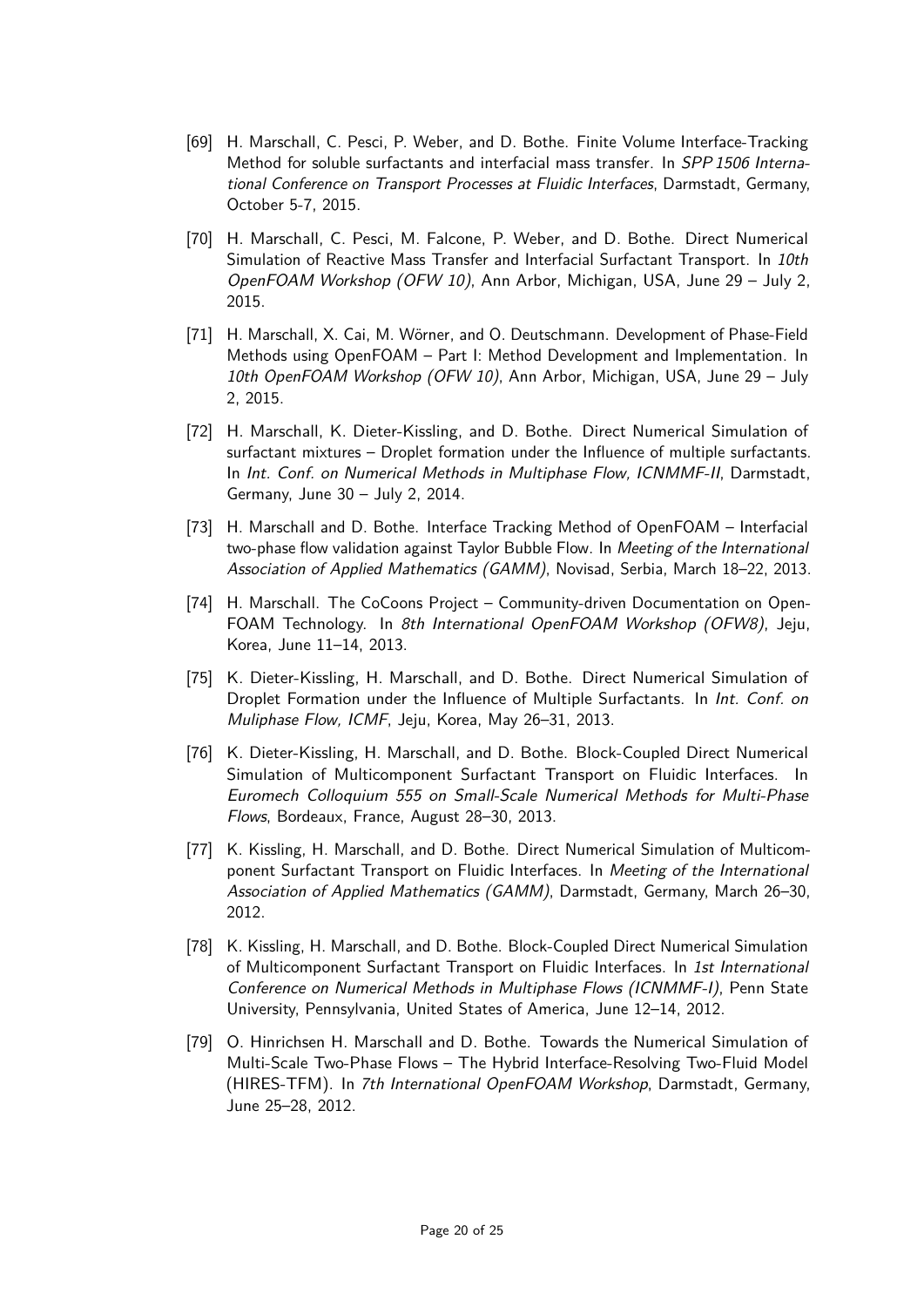- [80] H. Marschall, C. Schüler, K. Hinterberger, and O. Hinrichsen. Numerical Simulation of Species Transfer at Gas-Liquid Interfaces using OpenFOAM –Concept of the Continuous-Species-Transfer (CST) Method. In 8th International Conference on CFD in Oil  $\&$  Gas, Metallurgical and Process Industries (CFD 2011), Trondheim, Norway, June 21,-23, 2011.
- [81] H. Marschall and O. Hinrichsen. Numerical Simulation of Multiscale Two-Phase Flows using a Hybrid Interface-Resolving Two-Fluid Model (HIRES-TFM). In 8th European Congress of Chemical Engineering (ECCE 8), Berlin, Germany, September 25–29, 2011.
- [82] H. Marschall and O. Hinrichsen. Numerical Simulation of Multiscale Two-Phase Flows using a Hybrid Interface-Resolving Two-Fluid Model (HIRES-TFM). In 1st International Symposium on Multiscale Multiphase Process Engineering (MMPE 1), Kanazawa, Japan, October 4–7, 2011.
- [83] H. Marschall, C. Schüler, K. Hinterberger, and O. Hinrichsen. Numerical Simulation of Species Transfer at Gas-Liquid Interfaces using OpenFOAM – Concept of the Continuous-Species-Transfer (CST) Method. In 5th OpenFOAM Workshop (OFW 5), Gothenburg, Sweden, June 21-24, 2010.
- [84] H. Marschall, C. Schüler, and O. Hinrichsen. Numerical Simulation of Species Transfer at Gas-Liquid Interfaces using CFD – Concept of the Continuous-Species-Transfer (CST) Method. In 9th International Congress of Chemical and Process Engineering (CHISA 2010) at the 7th European Congress of Chemical Engineering (ECCE 7), Prague, Czech Republic, August 28 – September 1, 2010.
- [85] H. Marschall, W. Polifke, and O. Hinrichsen. Numerical Simulation of Large-Scale Bubble Column Reactors using a Hybrid Multiphase-CFD Approach (HIRES-TFM). In 6th International Symposium on Multifunctional Reactors (ISMR-6) at the 8th World Congress of Chemical Engineering (WCCE 8), Montreal, Canada, August 23–27, 2009.
- [86] H. Marschall and O. Hinrichsen. Numerical simulation of free-surface-flows using openfoam. In 1st Workshop on Single and Two-Phase Flow Simulations with OpenFOAM: Modelling and Numerical Issues, Darmstadt, Germany, April 7–8, 2009.
- [87] H. Marschall, W. Polifke, and O. Hinrichsen. Numerical simulations of gas-liquidreactors with bubbly flows using a hybrid multiphase-CFD approach (HIRES-TFM). In 20th International Symposium on Chemical Reaction Engineering – ISCRE 20, Kyoto, Japan, September 7–10, 2008.
- [88] H. Marschall, W. Polifke, and O. Hinrichsen. Numerical simulation of gas-liquid reactors with bubbly flows using a hybrid multiphase-CFD approach in OpenFOAM (HIRES-TFM). In Computational Fluid Dynamics in Chemical Reaction Engineering V – CFDCRE 5, Whistler, Canada, June 15–20, 2008.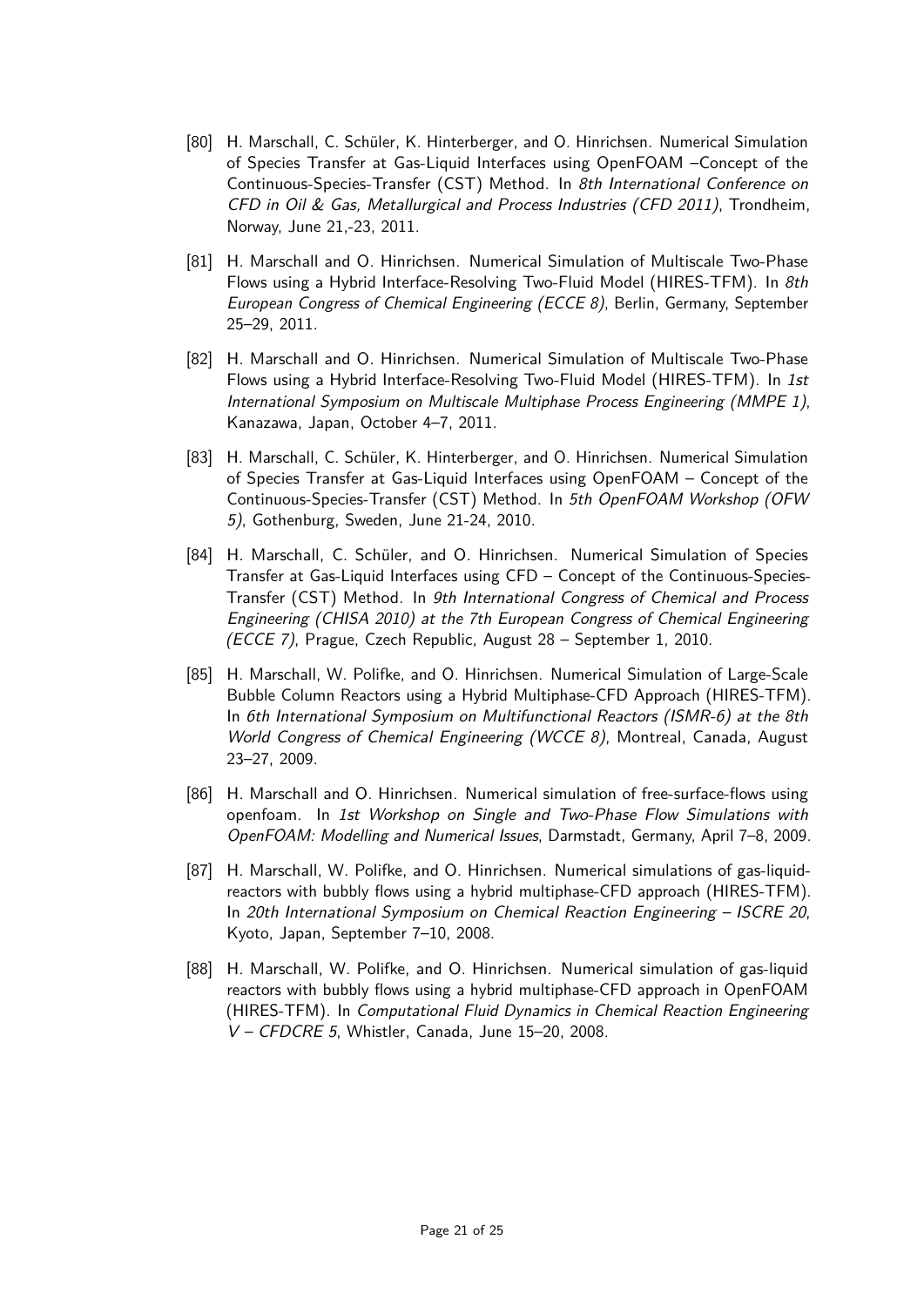National Conferences & Workshops

- [89] H. Marschall, K. Dieter-Kissling, C. Pesci, P. Weber, and D. Bothe. Numerical Modeling of Transport Processes at Fluidic Interfaces. In Jahrestreffen des ProcessNet-Fachausschusses CFD, Lüneburg, Germany, March 19–20, 2015.
- [90] X. Cai, H. Marschall, M. Wörner, and O. Deutschmann. Development of Phase-Field Methods for Direct Numerical Simulation of Wetting Processes using OpenFOAM. In Jahrestreffen des ProcessNet-Fachausschusses CFD, Lüneburg, Germany, March 19–20, 2015.
- [91] H. Marschall, D. Deising, and D. Bothe. Modeling and Numerical Simulation of Species Transfer in Bubbly Flows – DNS of Hydrodynamics and Species Transfer. In BMBF network project meeting 'Chemical Processes – Multiscale Modeling of Multiphase Reactors', Marl, Germany, May 18–19, 2013.
- [92] H. Marschall, D. Deising, and D. Bothe. Modeling and Numerical Simulation of Species Transfer in Bubbly Flows – Concept of the Continuous Species Transfer (CST) Method. In Jahrestreffen des ProcessNet-Fachausschusses CFD, Weimar, Germany, March 4–6, 2013.
- [93] K. Dieter-Kissling, H. Marschall, and D. Bothe. Experimental and Computational Analysis of Fluidic Interfaces influenced by Soluble Surfactants. In DFG SPP 1506 Kick-off Meeting – Transport Processes at Fluidic Interfaces, Aachen, Germany, July 15, 2013.
- [94] T. Marić, H. Marschall, and D. Bothe. voFoam 3D geometrical Volume-of-Fluid method on unstructured meshes using OpenFOAM. In Workshop on Numerical Methods for Two-phase Flow, Stuttgart, Germany, November 28–30, 2012.
- [95] K. Kissling, H. Marschall, and D. Bothe. Block-Coupled Direct Numerical Simulation of Multicomponent Surfactant Transport on Fluidic Interfaces. In PhD Workshop within the framework of DFG SPP 1506 - Transport Processes at Fluidic Interfaces, Dresden, Germany, July 1–3, 2012.
- [96] H. Marschall and D. Bothe. Rigorous Modeling of Interfacial Transport Processes in Bubble Columns – Sharp Interface Modeling and VOF-Simulation. In Meeting of Campus Blasensäulen on the fringes of the 8th European Congress of Chemical Engineering (ECCE 8), Berlin, Germany, September 26, 2011.
- [97] H. Marschall, C. Schüler, and O. Hinrichsen. Numerische Simulation des Stofftransports über fluide Phasengrenzflächen mittels CFD – Konzept der Continuous-Species-Transfer (CST) Methode. In Jahrestreffen des ProcessNet-Fachausschusses CFD, Hamburg, Germany, March 8–10, 2010.
- [98] H. Marschall, J. Hable, and O. Hinrichsen. Numerische Reaktormodellierung mittels anisotropem Dispersionsmodell in OpenFOAM. In Jahrestreffen Reaktionstechnik, Würzburg, Germany, May 10–12, 2010.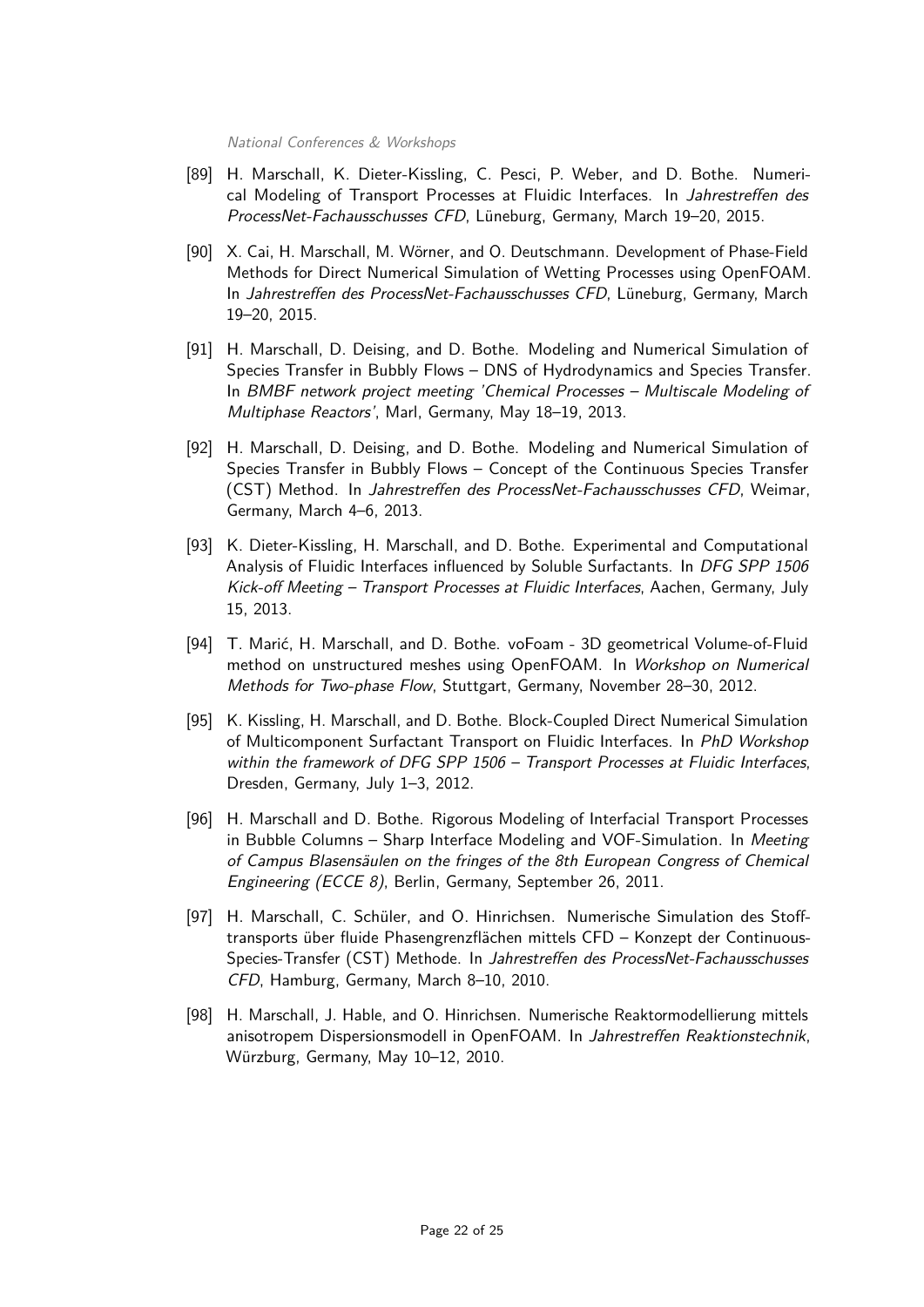- [99] H. Marschall, W. Polifke, and O. Hinrichsen. Numerische Simulation von Blasensäulenreaktoren mittels hybridem CFD-Modell in OpenFOAM (HIRES-TFM). In Jahrestreffen Reaktionstechnik, Würzburg, Germany, June 8–10, 2009.
- [100] H. Marschall, W. Polifke, and O. Hinrichsen. Numerische Simulation disperser Gas-Flüssig-Strömungen in Blasensäulen bei hohen Gasleerrohrgeschwindigkeiten mit OpenFOAM. In Jahrestreffen des ProcessNet-Fachausschusses CFD, Fulda, Germany, March 30–31, 2009.
- [101] H. Marschall, C. Labonte, W. Polifke, and O. Hinrichsen. Numerische Simulation thermo-fluiddynamischer Phänomene an Phasengrenzflächen in Gas-Flüssig-Strömungen mit OpenFOAM. In Jahrestreffen des ProcessNet-Fachausschusses CFD, Fulda, Germany, March 30–31, 2009.
- [102] H. Marschall, W. Polifke, and O. Hinrichsen. Numerical Simulations of Gas-Liquid-Reactors with Bubbly Flows using a Hybrid Multiphase-CFD Approach in OpenFOAM (HIRES-TFM). In ProcessNet-Jahrestagung, Karlsruhe, Germany, October 7–9, 2008.
- [103] H. Marschall, W. Polifke, and O. Hinrichsen. Numerical Simulations of Gas-Liquid-Reactors with Bubbly Flows using a Hybrid Multiphase-CFD Approach (HIRES-TFM). In Jahrestreffen Reaktionstechnik, Würzburg, Germany, May 18–20, 2008.
- [104] H. Marschall, W. Polifke, and O. Hinrichsen. Numerical Simulation of Gas-Liquid-Reactors with Bubbly Flows using a Hybrid Multiphase-CFD Approach (HIRES-TFM). In Jahrestreffen des ProcessNet-Fachausschusses CFD, Würzburg, Germany, February 18–20, 2008.

Survey Lectures

- [105] H. Marschall. Numerical Modeling of Moving Contact Lines A Survey covering Volume-Tracking, Interface-Tracking and Front-Tracking contact line approaches. In Graduate School of Computational Engineering – Research Focus 6 'Multiphase Flows', Darmstadt, Germany, July 17, 2015.
- [106] H. Marschall. Dimensionless Groups in Process and Reaction Engineering. In PhD Workshop within the framework of DFG SPP 1740 – Transport Processes and Chemical Reaction in Gas-Liquid Systems, Aachen, Germany, November 23–24, 2015.
- [107] H. Marschall. Taylor Bubbles and Taylor Flow A Survey Lecture. In PhD Workshop within the framework of DFG SPP 1506 - Transport Processes at Fluidic Interfaces, Aachen, Germany, July 17, 2013.
- [108] H. Marschall. Finite Volume Method and High Resolution Schemes on Arbitrary Unstructured Meshes. In Graduate School of Computational Engineering – Research Focus 6 'Multiphase Flows', Darmstadt, Germany, July 9, 2013.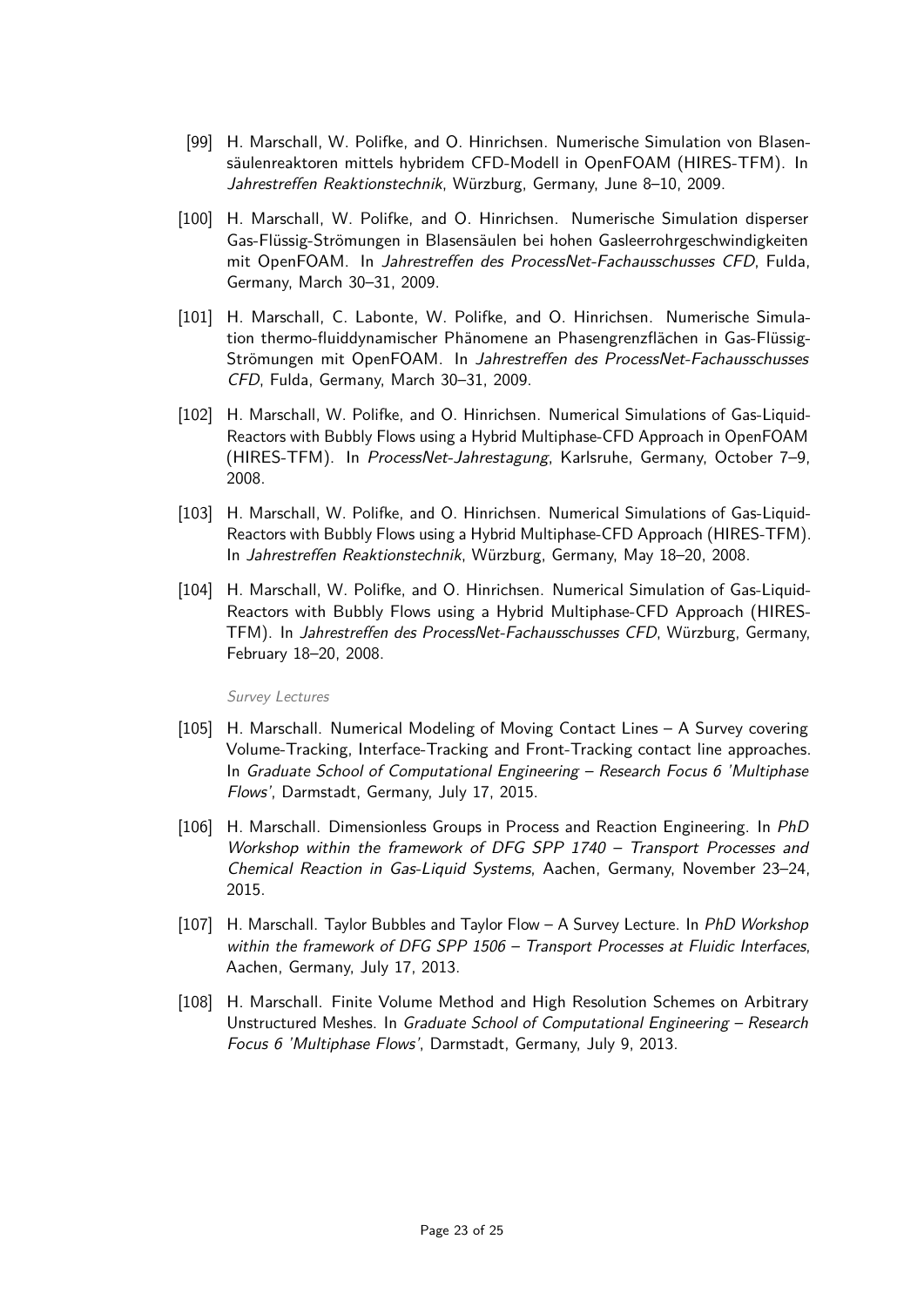Talks for General Audiences

- [109] H. Marschall, D. Deising, D. Rettenmaier, M. Niethammer, T.Marić, and D. Bothe. Some OpenFOAM Developments at Technische Universität Darmstadt. In ESI OpenCFD Webinar, April 18, 2018. (guest talk).
- [110] H. Marschall, M. Niethammer, T. Marić, K. Dieter-Kissling, and D. Bothe. Complex Fluids and Coupled Physics – A Sketch on New Techniques and Methods using OpenFOAM. In OpenFOAM User Group Meeting (Southern Germany), Department of Mechanical and Process Engineering, Technische Universität Kaiserslautern, Darmstadt, Germany, January 12, 2014.
- [111] H. Marschall, J. Saal, and D. Bothe. Introduction to the Finite Volume Method on Arbitrary Unstructered Meshes & Methods, Codes and Scientific Foci at Mathematical Modelling and Analysis (MMA). In Research Seminar Series, Center of Smart Interfaces, Technische Universität Darmstadt, Darmstadt, Germany, May 23, 2013.
- [112] H. Marschall and O. Hinrichsen. Numerical Simulation of Bubble Column Reactors using Computational Fluid Dynamics (German: Numerische Simulation von Blasensäulen-Reaktoren mittels Computational Fluid Dynamics). In Open Day (German: Tag der Offenen Tür) of the Department of Chemistry, Technische Universität München, Garching, Germany, October 18, 2008.
- [113] H. Marschall. From Molecular Thinking to an Engineering Approach Computational Multi-Fluid Dynamics, C(M)FD. In Research Colloquium at the Institute for Technical Chemistry, Technische Universität München, Garching, Germany, April 30, 2008.
- [114] H. Marschall, W. Polifke, and O. Hinrichsen. Numerical Simulation of Bubble Column Reactors using Computational Fluid Dynamics (German: Numerische Simulation von Blasensäulen-Reaktoren mittels Computational Fluid Dynamics). In The Long Night of the Sciences (German: Lange Nacht der Wissenschaften) on the Garching Campus, Technische Universität München, Garching, Germany, October 13, 2007.